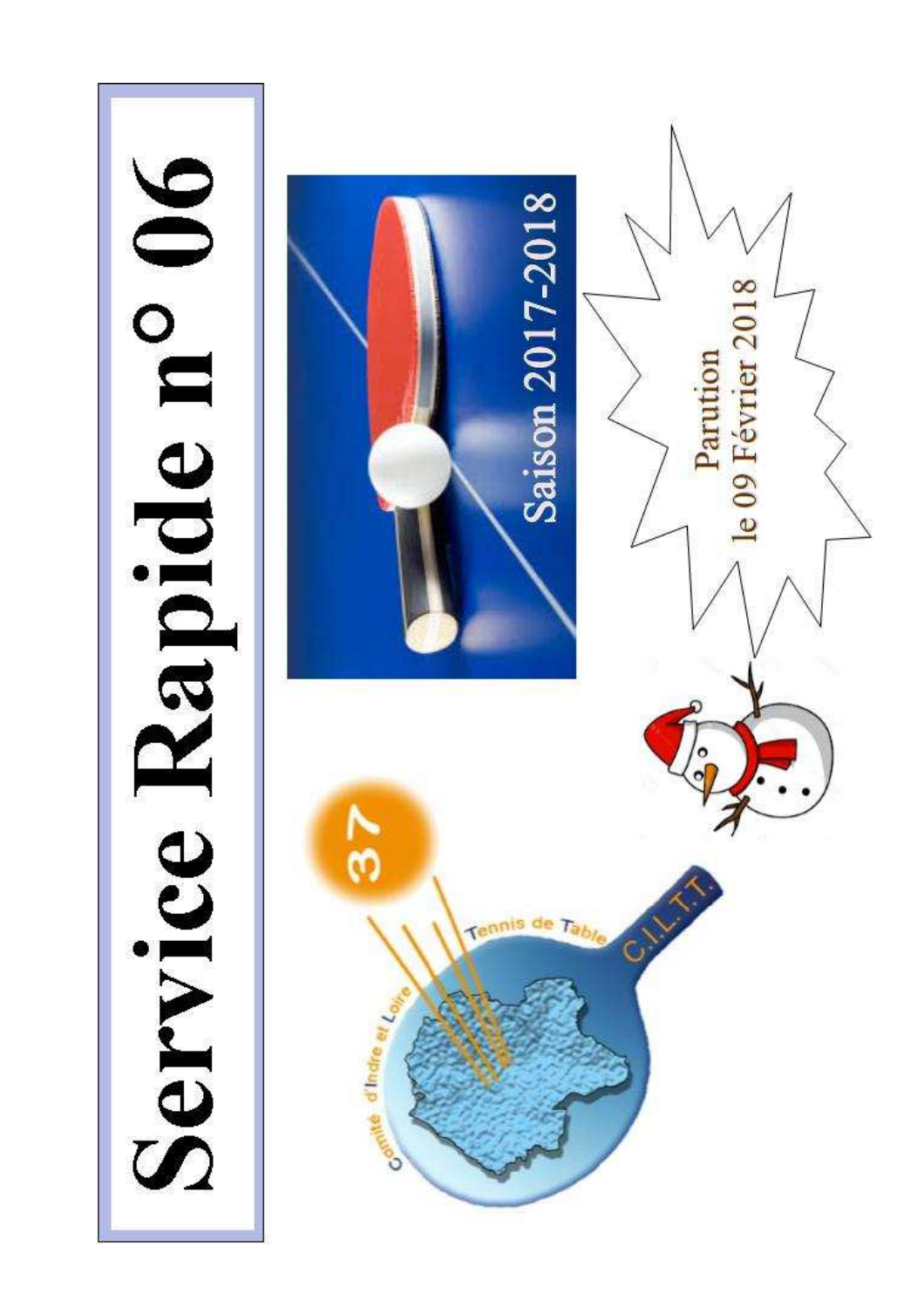# **PRE-REGIONALE**

#### **1ère** journée (2ème phase)

| TT MONT ARTANNES 2        | - AS VERETZ TT 2      | 10 | $\overline{4}$ |
|---------------------------|-----------------------|----|----------------|
| TT JOUE LES TOURS 6       | - ES OESIENNE TT 2    |    | 7              |
| U.S. VERNOU 1             | - A.S. LUYNES T.T 2   | 5  | 9              |
| C.P. VEIGNE 1             | - R.C. BALLAN 2       | 8  | 6              |
| 2ème journée (2ème phase) |                       |    |                |
| <b>ES OESIENNE TT 2</b>   | - TT MONT ARTANNES 2  | 4  | 10             |
| A.S. LUYNES T.T 2         | - TT JOUE LES TOURS 6 | 8  | 6              |
| R.C. BALLAN 2             | - U.S. VERNOU 1       | 3  | 11             |
| AS VERETZ TT 2            | $-$ C.P. VEIGNE 1     | 5  | 9              |

| 1ère journée (2ème phase) |                       |    |    | Rg | Equipe                      | PT I           |                | 'JIVI | N I      | D | PF             |                |
|---------------------------|-----------------------|----|----|----|-----------------------------|----------------|----------------|-------|----------|---|----------------|----------------|
| TT MONT ARTANNES 2        | - AS VERETZ TT 2      | 10 | 4  |    | A.S. LUYNES T.T 2           | 6              |                |       |          |   |                | $01$ 0         |
| TT JOUE LES TOURS 6       | - ES OESIENNE TT 2    |    |    |    | C.P. VEIGNE 1               | 6              |                |       |          |   |                | $01$ 0         |
| U.S. VERNOU 1             | - A.S. LUYNES T.T 2   | 5  | 9  |    | <b>TT MONT ARTANNES 2</b>   | 6              | 2 <sup>1</sup> |       |          |   |                | $01$ 0         |
| C.P. VEIGNE 1             | $-R.C. BALLAN 2$      | 8  | 6  | 4  | U.S. VERNOU 1               | $\overline{4}$ |                |       |          |   | $01$ 0         |                |
| 2ème journée (2ème phase) |                       |    |    | 5  | <b>ITT JOUE LES TOURS 6</b> | 3 <sup>1</sup> |                |       |          |   |                | 0 <sub>0</sub> |
| ES OESIENNE TT 2          | - TT MONT ARTANNES 2  | 4  | 10 |    | <b>IES OESIENNE TT 2</b>    | 3              | 2 <sub>1</sub> |       |          |   | $01$ 0         |                |
| A.S. LUYNES T.T 2         | - TT JOUE LES TOURS 6 | 8  | 6  |    | R.C. BALLAN 2               |                |                | 2 0   | $\Omega$ | 2 | 0 <sub>0</sub> |                |
| R.C. BALLAN 2             | - U.S. VERNOU 1       | 3  | 11 | ۰  | AS VERETZ TT 2              |                |                |       |          |   |                | 0 <sub>0</sub> |
|                           |                       |    |    |    |                             |                |                |       |          |   |                |                |

# **DEPARTEMENTALE 1**

#### **POULE A**

| 1ère journée (2ème phase) |                            |                   |    | Rg                       | Equipe                        | PT I |                |                |                | I J   V   N   D   P                                 |                | l Fi           |
|---------------------------|----------------------------|-------------------|----|--------------------------|-------------------------------|------|----------------|----------------|----------------|-----------------------------------------------------|----------------|----------------|
| T.T. BENAIS 1             | - ES OESIENNE TT 3         | 5                 | 13 |                          | <b>IES OESIENNE TT 3</b>      | 6    | 2              | $\overline{2}$ | 0 <sup>1</sup> | $\Omega$                                            | $\Omega$       | l O            |
| ATT LANGEAIS-CINQ MARS 2  | - TT CHINONAIS 3           | $12 \overline{ }$ | 6  |                          | <b>ST AVERTIN SPORTS TT 3</b> | 6    | '2.            | 2 <sup>1</sup> | $\overline{0}$ | $\overline{\phantom{0}}$ 0 $\overline{\phantom{0}}$ | $\overline{0}$ | <b>0</b>       |
| A S.T.T. ESVRES 1         | - ST AVERTIN SPORTS TT 3   | 5                 | 13 | 3                        | <b>RS ST CYR/LOIRE 2</b>      | 4    | 2              |                | $\mathbf{0}$   |                                                     | 0              | $\overline{0}$ |
| RS ST CYR/LOIRE 2         | - TT PARCAY MESLAY 2       | $12 \overline{ }$ | 6  |                          | ATT LANGEAIS-CINQ MARS 2      | 4    | 2              |                | $\mathbf{0}$   |                                                     | $\overline{0}$ | <b>0</b>       |
| 2ème journée (2ème phase) |                            |                   |    |                          | TT CHINONAIS 3                | 4    | 2              |                | $\overline{0}$ |                                                     | $\mathbf 0$    | $\overline{0}$ |
| ES OESIENNE TT 3          | - ATT LANGEAIS-CINQ MARS 2 | $12 \overline{ }$ | 6  |                          | T.T. BENAIS 1                 | 4    | $\overline{2}$ |                | $\Omega$       |                                                     | $\Omega$       | $\overline{0}$ |
| <b>TT CHINONAIS 3</b>     | - A S.T.T. ESVRES 1        | 10                | 8  |                          | A.S.T.T. ESVRES 1             | 2    | $\overline{2}$ | $\overline{0}$ | $\overline{0}$ | 2 <sub>1</sub>                                      | $\overline{0}$ | <b>0</b>       |
| ST AVERTIN SPORTS TT 3    | - RS ST CYR/LOIRE 2        | 15                | 3  | $\overline{\phantom{a}}$ | TT PARCAY MESLAY 2            | 2    |                | $\Omega$       |                |                                                     |                |                |
| TT PARCAY MESLAY 2        | - T.T. BENAIS 1            | 6                 | 12 |                          |                               |      |                |                |                |                                                     |                |                |

#### **POULE B**

| 1ère journée (2ème phase)  |                              |           |                |
|----------------------------|------------------------------|-----------|----------------|
| U.S. CHAMBRAY-LES-TOURS 2  | - RS ST CYR/LOIRE 3          | 7         | 11             |
| U.S. GENILLE TT 1          | - 4S TOURS T.T. 12           | 14        | $\overline{4}$ |
| P.L. PAUL BERT 1           | - ES LA VILLE AUX DAMES TT 3 | <b>NP</b> |                |
| C.E.S. TOURS 1             | - AS VERETZ TT 3             | 6         | 12             |
| 2ème journée (2ème phase)  |                              |           |                |
| <b>RS ST CYR/LOIRE 3</b>   | - U.S. GENILLE TT 1          | 8         | 10             |
| 4S TOURS T.T. 12           | - P.L. PAUL BERT 1           | 8         | 10             |
| ES LA VILLE AUX DAMES TT 3 | $-C.E.S. TOLRS 1$            | 15        | 3              |
| AS VERETZ TT 3             | - U.S. CHAMBRAY-LES-TOURS 2  | 12        | 6              |
|                            |                              |           |                |

| 1ère journée (2ème phase)  |                              |           |    | Rg | Equipe                              | <b>PT J V N</b> |                |  | D.       | PF             |                |
|----------------------------|------------------------------|-----------|----|----|-------------------------------------|-----------------|----------------|--|----------|----------------|----------------|
| U.S. CHAMBRAY-LES-TOURS 2  | - RS ST CYR/LOIRE 3          |           | 11 |    | U.S. GENILLE TT 1                   | 6               | $\overline{2}$ |  | $\Omega$ | $01$ 0         |                |
| U.S. GENILLE TT 1          | - 4S TOURS T.T. 12           | 14        | 4  |    | AS VERETZ TT 3                      | 6 I             | 2              |  | $\Omega$ | $01$ 0         |                |
| P.L. PAUL BERT 1           | - ES LA VILLE AUX DAMES TT 3 | <b>NP</b> |    |    | 3 <b>RS ST CYR/LOIRE 3</b>          | 4               | 2              |  |          |                | $0$   0        |
| C.E.S. TOURS 1             | - AS VERETZ TT 3             | 6         | 12 |    | 4 <b>ES LA VILLE AUX DAMES TT 3</b> | 3               |                |  | $\Omega$ | 0 <sub>0</sub> |                |
| 2ème journée (2ème phase)  |                              |           |    |    | P.L. PAUL BERT 1                    |                 |                |  | $\Omega$ | $01$ 0         |                |
| RS ST CYR/LOIRE 3          | - U.S. GENILLE TT 1          | 8         | 10 |    | 6 C.E.S. TOURS 1                    |                 |                |  | 2        | $01$ 0         |                |
| 4S TOURS T.T. 12           | - P.L. PAUL BERT 1           | 8         | 10 |    | 4S TOURS T.T. 12                    |                 |                |  | 2        | 0 <sub>0</sub> |                |
| ES LA VILLE AUX DAMES TT 3 | - C.E.S. TOURS 1             | 15        | 3  |    | U.S. CHAMBRAY-LES-TOURS 2           |                 |                |  |          |                | $\overline{0}$ |
|                            |                              |           |    |    |                                     |                 |                |  |          |                |                |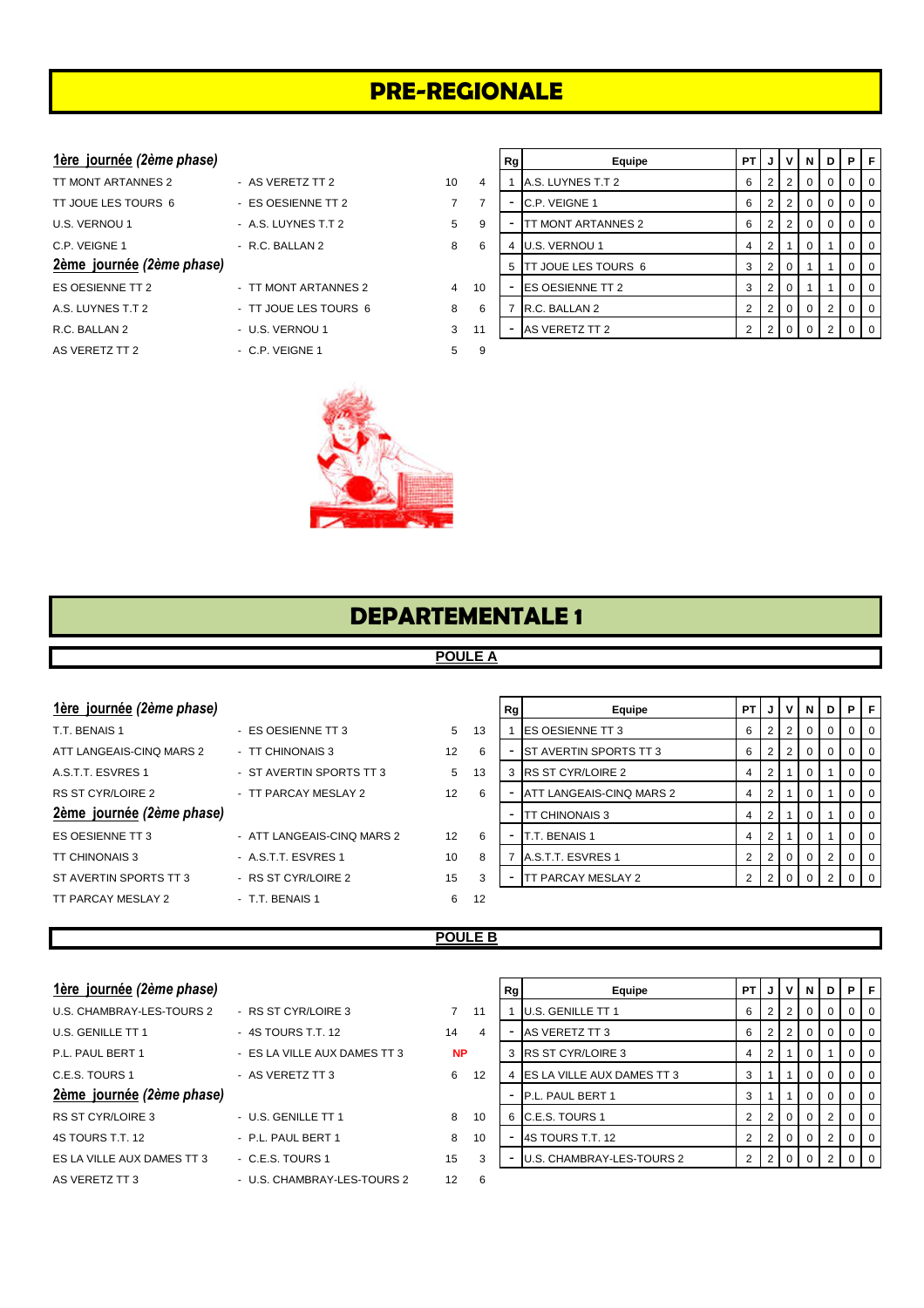#### **POULE A**

| 1ère journée (2ème phase)        |                              |              |                | Rg           | Equipe                     | PT             | J                | v                 | $\boldsymbol{\mathsf{N}}$ | D              | P              | F              |
|----------------------------------|------------------------------|--------------|----------------|--------------|----------------------------|----------------|------------------|-------------------|---------------------------|----------------|----------------|----------------|
| STE MAURE TT 2                   | - ES OESIENNE TT 4           | 10           | 8              | 1            | STE MAURE TT 2             | 6              | $\overline{c}$   | $\overline{2}$    | $\pmb{0}$                 | $\pmb{0}$      | $\mathbf 0$    | $\mathbf 0$    |
| C.P. VEIGNE 2                    | - PPC MARTINOIS 1            | 13           | 5              |              | TT JOUE LES TOURS 7        | 6              | $\mathbf 2$      | $\overline{2}$    | $\mathsf 0$               | $\mathbf 0$    | $\mathbf 0$    | $\mathbf 0$    |
| A.S. LUYNES T.T 3                | - TTC du LOCHOIS 2           | 12           | 6              | 3            | A.S. LUYNES T.T 3          | 5              | $\overline{c}$   | 1                 | $\mathbf{1}$              | $\mathbf 0$    | $\mathbf 0$    | 0              |
| TT JOUE LES TOURS 7              | - A.P. ABILLY 1              | 10           | 8              | 4            | C.P. VEIGNE 2              | $\overline{4}$ | $\overline{c}$   | 1                 | 0                         | 1              | $\mathbf 0$    | 0              |
| 2ème journée (2ème phase)        |                              |              |                |              | ES OESIENNE TT 4           | $\overline{4}$ | $\boldsymbol{2}$ | 1                 | $\mathsf 0$               | 1              | $\pmb{0}$      | $\mathbf 0$    |
| <b>ES OESIENNE TT 4</b>          | - C.P. VEIGNE 2              | 13           | 5              | 6            | <b>PPC MARTINOIS 1</b>     | 3              | $\overline{2}$   | 0                 | 1                         | $\mathbf{1}$   | $\pmb{0}$      | $\mathbf 0$    |
| PPC MARTINOIS 1                  | - A.S. LUYNES T.T 3          | 9            | 9              | 7            | A.P. ABILLY 1              | $\overline{2}$ | $\overline{2}$   | $\mathbf 0$       | 0                         | $\overline{2}$ | 0              | 0              |
| TTC du LOCHOIS 2                 | - TT JOUE LES TOURS 7        | 4            | 14             |              | TTC du LOCHOIS 2           | $\overline{2}$ | $\overline{2}$   | $\mathbf 0$       | 0                         | 2              | 0              | $\mathbf 0$    |
| A.P. ABILLY 1                    | - STE MAURE TT 2             | 8            | 10             |              |                            |                |                  |                   |                           |                |                |                |
|                                  |                              |              | <b>POULE B</b> |              |                            |                |                  |                   |                           |                |                |                |
| <u>1ère journée</u> (2ème phase) |                              |              |                | Rg           | Equipe                     | PT             | J                | v                 | Ν                         | D              | P              | ΙF             |
| STE MAURE TT 1                   | - TT CORMERY-TRUYES 2        | 2            | 16             |              | <b>TT CORMERY-TRUYES 2</b> | 6              | $\mathbf 2$      | $\mathbf 2$       | $\mathsf 0$               | $\pmb{0}$      | $\mathbf 0$    | $\mathbf 0$    |
| ES LA VILLE AUX DAMES TT 4       | - 4S TOURS T.T. 13           | 13           | 5              | 2            | <b>TT SEMBLANCEEN 1</b>    | 5              | $\mathbf 2$      | 1                 | 1                         | $\mathbf 0$    | $\pmb{0}$      | $\mathbf 0$    |
| TT SEMBLANCEEN 1                 | - TT CHINONAIS 4             | 10           | 8              | 3            | <b>TT CHINONAIS 4</b>      | $\overline{4}$ | $\overline{c}$   | 1                 | 0                         | 1              | $\mathbf 0$    | 0              |
| TT PARCAY MESLAY 3               | - A.S MONTLOUIS/LOIRE 1      | 13           | 5              |              | TT PARCAY MESLAY 3         | $\overline{4}$ | $\mathbf 2$      | 1                 | $\pmb{0}$                 | 1              | $\mathbf 0$    | 0              |
| 2ème journée (2ème phase)        |                              |              |                |              | ES LA VILLE AUX DAMES TT 4 | $\overline{4}$ | $\mathbf 2$      | 1                 | $\mathsf 0$               | $\mathbf{1}$   | $\pmb{0}$      | $\mathbf 0$    |
| TT CORMERY-TRUYES 2              | - ES LA VILLE AUX DAMES TT 4 | 15           | 3              | 6            | A.S MONTLOUIS/LOIRE 1      | 3              | $\overline{2}$   | $\pmb{0}$         | 1                         | 1              | $\pmb{0}$      | $\mathbf 0$    |
| 4S TOURS T.T. 13                 | - TT SEMBLANCEEN 1           | 9            | 9              |              | 4S TOURS T.T. 13           | 3              | $\overline{c}$   | 0                 | 1                         | 1              | $\mathbf 0$    | $\mathbf 0$    |
| <b>TT CHINONAIS 4</b>            | - TT PARCAY MESLAY 3         | 12           | 6              |              | STE MAURE TT 1             | 3              | $\overline{2}$   | $\pmb{0}$         | 1                         | 1              | $\mathbf 0$    | $\mathbf 0$    |
| A.S MONTLOUIS/LOIRE 1            | - STE MAURE TT 1             | 9            | 9              |              |                            |                |                  |                   |                           |                |                |                |
|                                  |                              |              | <b>POULE C</b> |              |                            |                |                  |                   |                           |                |                |                |
| 1ère journée (2ème phase)        |                              |              |                | Rg           | Equipe                     | PT             | J                | $\mathsf{v}$      | N                         | D              | P              | F              |
| T.T. BENAIS 2                    | - BEAUJARDIN BCT 2           | 3            | 15             | $\mathbf{1}$ | US RENAUDINE TT 3          | 6              | $\overline{c}$   | $\overline{2}$    | $\boldsymbol{0}$          | $\mathbf 0$    | $\mathbf 0$    | $\mathbf 0$    |
| ATT LANGEAIS-CINQ MARS 3         | - ES RIDELLOIS TT 1          | 10           | 8              |              | ATT LANGEAIS-CINQ MARS 3   | 6              | $\sqrt{2}$       | $\overline{2}$    | 0                         | $\mathbf 0$    | $\mathbf 0$    | 0              |
| C.S. LA MEMBROLLE TT 2           | - A.S. FONDETTES 6           | 13           | 5              |              | C.S. LA MEMBROLLE TT 2     | 6              | $\overline{2}$   | $\overline{2}$    | $\pmb{0}$                 | $\mathbf 0$    | $\mathbf 0$    | $\mathbf 0$    |
| TT JOUE LES TOURS 8              | - US RENAUDINE TT 3          | 5            | 13             | 4            | TT JOUE LES TOURS 8        | $\overline{4}$ | $\boldsymbol{2}$ | 1                 | $\mathsf 0$               | 1              | $\pmb{0}$      | $\mathbf 0$    |
| 2ème journée (2ème phase)        |                              |              |                |              | <b>BEAUJARDIN BCT 2</b>    | 4              | $\boldsymbol{2}$ |                   | $\mathbf 0$               | 1              | $\mathsf 0$    | $\mathbf 0$    |
| <b>BEAUJARDIN BCT 2</b>          | - ATT LANGEAIS-CINQ MARS 3   | 8            | 10             | 6            | <b>ES RIDELLOIS TT 1</b>   | $\overline{2}$ | $\overline{2}$   | $\mathbf 0$       | $\mathbf 0$               | $\overline{2}$ | $\mathbf 0$    | $\overline{0}$ |
| ES RIDELLOIS TT 1                | - C.S. LA MEMBROLLE TT 2     | 4            | 14             |              | A.S. FONDETTES 6           | 2              |                  | $2 \mid 0 \mid 0$ |                           | $\mathbf{2}$   | $0 \mid 0$     |                |
| A.S. FONDETTES 6                 | - TT JOUE LES TOURS 8        | 6            | 12             |              | T.T. BENAIS 2              | $\overline{2}$ | $\overline{2}$   | $\overline{0}$    | $\mathbf 0$               | 2              | $\overline{0}$ | $\overline{0}$ |
| US RENAUDINE TT 3                | - T.T. BENAIS 2              | 18           | 0              |              |                            |                |                  |                   |                           |                |                |                |
|                                  |                              |              | <b>POULE D</b> |              |                            |                |                  |                   |                           |                |                |                |
|                                  |                              |              |                |              |                            |                |                  |                   |                           |                |                |                |
| 1ère journée (2ème phase)        |                              |              |                | Rg           | Equipe                     | PТ             |                  |                   | N                         | D              | $P$ $F$        |                |
| A.C. AMBOISE 1                   | - A.T.T. AZAY-SUR-CHER 1     | $\mathbf{7}$ | 11             | $\mathbf{1}$ | TT BLERE V.C. 2            | 6              | $\overline{2}$   |                   |                           |                |                |                |

|                           |                          | .              |                |    |                           |      |   |                |                |    |   |     |
|---------------------------|--------------------------|----------------|----------------|----|---------------------------|------|---|----------------|----------------|----|---|-----|
|                           |                          |                |                |    |                           |      |   |                |                |    |   |     |
| 1ère journée (2ème phase) |                          |                |                | Rg | Equipe                    | PT I | J | V <sub>1</sub> | N I            | D. | P | I F |
| A.C. AMBOISE 1            | - A.T.T. AZAY-SUR-CHER 1 | $\overline{7}$ | 11             |    | TT BLERE V.C. 2           | 6    | 2 |                |                |    |   |     |
| 4S TOURS T.T. 14          | - P.L. PAUL BERT 2       | 11             | $\overline{7}$ |    | A.S. FONDETTES 5          | 6    | 2 | 2              | 0 <sup>1</sup> |    |   | - 0 |
| TT BLERE V.C. 2           | - LARCAY T.T. 1          | 11             | $\overline{7}$ |    | A.T.T. AZAY-SUR-CHER 1    | 5    | 2 |                |                |    |   | I 0 |
| T.T. BOUCHARDAIS 1        | - A.S. FONDETTES 5       | $5^{\circ}$    | 13             |    | 4S TOURS T.T. 14          | 5    | 2 |                |                |    |   | - 0 |
| 2ème journée (2ème phase) |                          |                |                | 5  | LARCAY T.T. 1             | 4    | 2 |                |                |    |   | - 0 |
| A.T.T. AZAY-SUR-CHER 1    | $-4S$ TOURS T.T. 14      | 9              | 9              |    | <b>T.T. BOUCHARDAIS 1</b> | 2    | 2 | $\overline{0}$ | $\overline{0}$ | 2  |   |     |
| P.L. PAUL BERT 2          | - TT BLERE V.C. 2        | 4              | 14             |    | A.C. AMBOISE 1            | 2    | 2 | $\Omega$       | $\overline{0}$ | 2  |   | - 0 |
| LARCAY T.T. 1             | - T.T. BOUCHARDAIS 1     | 10             | 8              |    | P.L. PAUL BERT 2          | 2    |   |                |                |    |   |     |
| A.S. FONDETTES 5          | - A.C. AMBOISE 1         | 14             |                |    | 公理                        |      |   |                |                |    |   |     |

|   | Rg | Equipe                 | PT             | J              | v              | N        | D | P        | F.       |
|---|----|------------------------|----------------|----------------|----------------|----------|---|----------|----------|
|   | 1  | TT BLERE V.C. 2        | 6              | 2              | 2              | 0        | 0 | 0        | $\Omega$ |
|   |    | A.S. FONDETTES 5       | 6              | 2              | $\overline{2}$ | 0        | 0 | 0        | 0        |
|   | 3  | A.T.T. AZAY-SUR-CHER 1 | 5              | 2              | 1              | 1        | 0 | 0        | 0        |
| š |    | 4S TOURS T.T. 14       | 5              | 2              | 1              | 1        | 0 | 0        | 0        |
|   | 5  | LARCAY T.T. 1          | 4              | 2              | 1              | 0        | 1 | 0        | $\Omega$ |
| J | 6  | T.T. BOUCHARDAIS 1     | 2              | $\overline{2}$ | 0              | 0        | 2 | 0        | $\Omega$ |
| ı |    | A.C. AMBOISE 1         | $\overline{2}$ | 2              | $\Omega$       | $\Omega$ | 2 | 0        | 0        |
| š |    | P.L. PAUL BERT 2       | 2              | 2              | $\Omega$       | 0        | 2 | $\Omega$ | $\Omega$ |
|   |    | ۹                      |                |                |                |          |   |          |          |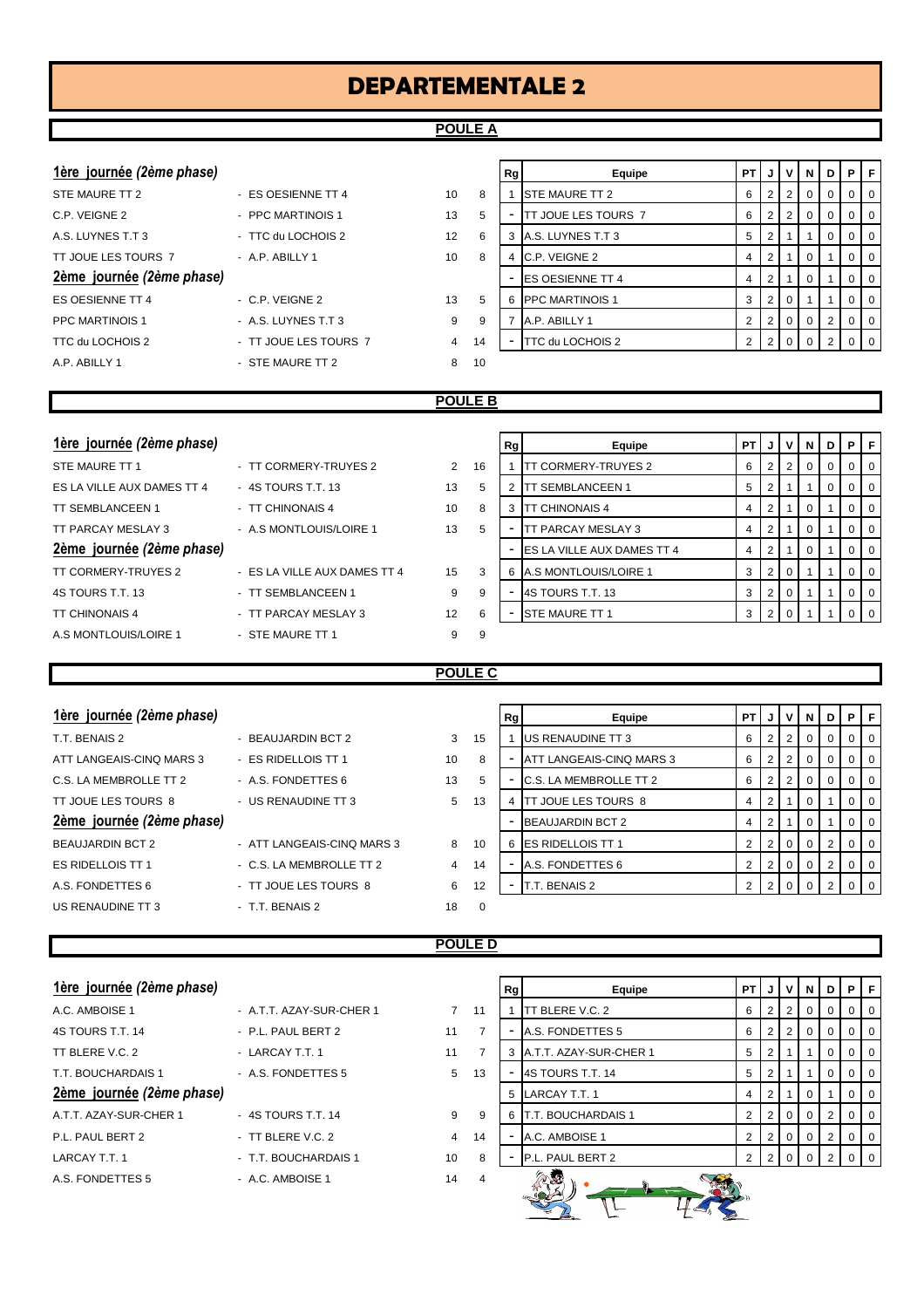#### **POULE A**

| 1ère journée (2ème phase)                       |                               |              |                | Rg           | Equipe                                 | PT             | J              | V              | N                   | D              | P              | F                       |
|-------------------------------------------------|-------------------------------|--------------|----------------|--------------|----------------------------------------|----------------|----------------|----------------|---------------------|----------------|----------------|-------------------------|
| A.C. AMBOISE 3                                  | - TT PARCAY MESLAY 4          | $\mathbf{7}$ | 11             | $\mathbf{1}$ | EP MARIGNY RILLY 1                     | 6              | 2 <sup>1</sup> | $\overline{2}$ | $\mathbf 0$         | $\Omega$       | $\mathbf 0$    | $\mathbf 0$             |
| A.S.P.T.T. TOURS 1                              | - STE CATHERINE DE FIERBOIS 1 | 9            | 9              | 2            | <b>ITT STE CATHERINE DE FIERBOIS 1</b> | 5              | 2 <sup>1</sup> | $\mathbf{1}$   | $\mathbf{1}$        | $\mathbf 0$    | $\mathbf 0$    | $\mathbf 0$             |
| ES RIDELLOIS TT 3                               | - ATT LANGEAIS-CINQ MARS 5    | 13           | 5              |              | A.S.P.T.T. TOURS 1                     | 5              | 2 <sup>1</sup> | $\overline{1}$ | $\overline{1}$      | $\mathbf 0$    | $\mathbf 0$    | $\mathbf 0$             |
| T.T. METTRAY 1                                  | - EP MARIGNY RILLY 1          | 8            | 10             |              | 4 <b>ES RIDELLOIS TT 3</b>             | 4              | 2 <sup>1</sup> | $\mathbf{1}$   | $\mathbf 0$         | $\overline{1}$ | $\mathbf 0$    | $\mathbf 0$             |
| 2ème journée (2ème phase)                       |                               |              |                |              | TT PARCAY MESLAY 4                     | 4              | 2 <sup>1</sup> | $\overline{1}$ | $\mathbf 0$         | $\mathbf{1}$   | $\mathbf 0$    | $\mathbf 0$             |
| TT PARCAY MESLAY 4                              | - A.S.P.T.T. TOURS 1          | 5            | 13             |              | T.T. METTRAY 1                         | 4              | 2 <sup>1</sup> | $\overline{1}$ | $\mathbf 0$         | $\mathbf{1}$   | $\mathbf 0$    | $\mathbf 0$             |
| STE CATHERINE DE FIERBOIS 1 - ES RIDELLOIS TT 3 |                               | 14           | 4              |              | 7 ATT LANGEAIS-CINQ MARS 5             | $\overline{2}$ | 2 <sub>1</sub> | $\mathbf 0$    | $\overline{0}$      | $\overline{2}$ | $\mathbf 0$    | $\overline{0}$          |
| ATT LANGEAIS-CINQ MARS 5                        | - T.T. METTRAY 1              | 8            | 10             |              | A.C. AMBOISE 3                         | $\overline{2}$ | 2 <sub>1</sub> | $\mathbf 0$    | $\mathbf 0$         | $\overline{2}$ | 0              | $\mathbf 0$             |
| EP MARIGNY RILLY 1                              | - A.C. AMBOISE 3              | 11           | 7              |              |                                        |                |                |                |                     |                |                |                         |
|                                                 |                               |              | <b>POULE B</b> |              |                                        |                |                |                |                     |                |                |                         |
| <u>1ère journée</u> (2ème phase)                |                               |              |                | Rg           | Equipe                                 | <b>PT</b>      | J              | V              | N                   | D              | P              | F                       |
| A.S MONTLOUIS/LOIRE 2                           | - US LA RICHE TT 2            | 6            | 12             | 1            | <b>ST AVERTIN SPORTS TT 4</b>          | 6              | 2 <sup>1</sup> | $\overline{2}$ | $\overline{0}$      | $\mathbf 0$    | $\Omega$       | $\overline{0}$          |
| C.S. LA MEMBROLLE TT 4                          | - TT CHINONAIS 5              | 10           | 8              |              | RS ST CYR/LOIRE 5                      | 6              | 2 <sup>1</sup> | 2              | $\overline{0}$      | $\mathbf 0$    | $\mathbf 0$    | $\mathbf 0$             |
| ST AVERTIN SPORTS TT 4                          | - U.S. CHAMBRAY-LES-TOURS 3   | 14           | 4              |              | 3 C.S. LA MEMBROLLE TT 4               | 5              | 2 <sup>1</sup> | $\mathbf{1}$   |                     | $\mathbf 0$    | $\mathbf 0$    | $\mathbf 0$             |
| RS ST CYR/LOIRE 5                               | - US RENAUDINE TT 6           | 10           | 8              |              | US LA RICHE TT 2                       | 5              | 2 <sup>1</sup> | $\overline{1}$ | $\mathbf{1}$        | $\mathbf 0$    | $\mathbf 0$    | $\mathbf 0$             |
| 2ème journée (2ème phase)                       |                               |              |                | 5            | US RENAUDINE TT 6                      | 4              | 2 <sup>1</sup> | $\overline{1}$ | $\mathbf 0$         | 1              | $\mathbf 0$    | $\mathbf 0$             |
| US LA RICHE TT 2                                | - C.S. LA MEMBROLLE TT 4      | 9            | 9              |              | U.S. CHAMBRAY-LES-TOURS 3              | $\overline{2}$ | 2 <sup>1</sup> | $\mathbf 0$    | $\mathbf 0$         | $\overline{2}$ | $\mathbf 0$    | $\mathbf 0$             |
| TT CHINONAIS 5                                  | - ST AVERTIN SPORTS TT 4      | 2            | 16             |              | A.S MONTLOUIS/LOIRE 2                  | $\overline{2}$ | 2 <sup>1</sup> | $\mathbf 0$    | $\mathbf 0$         | $\overline{2}$ | $\mathsf{O}$   | $\overline{0}$          |
| U.S. CHAMBRAY-LES-TOURS 3                       | - RS ST CYR/LOIRE 5           | 6            | 12             |              | <b>TT CHINONAIS 5</b>                  | $\overline{2}$ | 2 <sup>1</sup> | $\mathbf 0$    | $\mathbf 0$         | $\overline{2}$ | $\mathbf 0$    | $\overline{0}$          |
| US RENAUDINE TT 6                               | - A.S MONTLOUIS/LOIRE 2       | 13           | 5              |              |                                        |                |                |                |                     |                |                |                         |
|                                                 |                               |              | <b>POULE C</b> |              |                                        |                |                |                |                     |                |                |                         |
|                                                 |                               |              |                |              |                                        |                |                |                |                     |                |                |                         |
| <u>1ère journée</u> (2ème phase)                |                               |              |                | Rg           | Equipe                                 | PT             | $J \mid$       | $\mathsf{v}$   | N                   | D              | P              | F                       |
| AS VERETZ TT 5                                  | - T.T. BOUCHARDAIS 2          | 12           | 6              | $\mathbf{1}$ | AS VERETZ TT 5                         | 6              | 2 <sub>1</sub> | $\overline{2}$ | $\mathbf 0$         | $\mathbf 0$    | $\mathbf 0$    | $\mathbf 0$             |
| US RENAUDINE TT 7                               | - AS SAVONNIERES TT 1         | 6            | 12             |              | ATT LANGEAIS-CINQ MARS 4               | 6              | 2 <sub>1</sub> | $\overline{2}$ | $\mathbf 0$         | $\mathbf 0$    | $\mathbf 0$    | $\overline{0}$          |
| R.C. BALLAN 3                                   | - ATT LANGEAIS-CINQ MARS 4    | 6            | 12             |              | AS SAVONNIERES TT 1                    | 6              | $\overline{2}$ | $\overline{2}$ | $\mathbf 0$         | $\mathbf 0$    | $\mathbf 0$    | $\mathbf 0$             |
| TT MONTS ARTANNES 5                             | - ST MICHEL T.T. 1            | 11           | 7              | 4            | <b>TT MONTS ARTANNES 5</b>             | 4              | 2 <sup>1</sup> | $\overline{1}$ | $\mathbf 0$         | $\mathbf{1}$   | $\mathbf 0$    | $\mathbf 0$             |
| <u>2ème journée</u> (2ème phase)                |                               |              |                |              | US RENAUDINE TT 7                      | 4              | 2 <sub>1</sub> | $\overline{1}$ | $\mathbf 0$         | $\overline{1}$ | $\mathbf 0$    | $\mathbf 0$             |
| T.T. BOUCHARDAIS 2                              | - US RENAUDINE TT 7           | 8            | 10             |              | 6 T.T. BOUCHARDAIS 2                   | $\overline{2}$ | 2 <sup>2</sup> | $\mathbf 0$    | $\mathbf 0$         | $\overline{2}$ | $\mathsf 0$    | $\overline{0}$          |
| AS SAVONNIERES TT 1                             | - R.C. BALLAN 3               | 11           | 7              |              | R.C. BALLAN 3                          | 2 <sub>1</sub> |                |                | $2 \quad 0 \quad 0$ | 2 <sup>1</sup> | 0 <sub>0</sub> |                         |
| ATT LANGEAIS-CINQ MARS 4 FTT MONTS ARTANNES 5   |                               | 11           | $\overline{7}$ |              | ST MICHEL T.T. 1                       | $\overline{2}$ |                | $2 \ 0$        | $\overline{0}$      | $\overline{2}$ | $0$   0        |                         |
| ST MICHEL T.T. 1                                | - AS VERETZ TT 5              | 8            | 10             |              |                                        |                |                |                |                     |                |                |                         |
|                                                 |                               |              | <b>POULED</b>  |              |                                        |                |                |                |                     |                |                |                         |
|                                                 |                               |              |                |              |                                        |                |                |                |                     |                |                |                         |
| <u>1ère journée</u> (2ème phase)                |                               |              |                | Rg           | Equipe                                 | PT             | J              | $\mathsf{v}$   | N                   | D              | P              | F                       |
| A.S. FONDETTES 7                                | - US LA RICHE TT 3            |              | 5 13           | $\mathbf{1}$ | <b>TT CASTELVALERIE 1</b>              | 6              | 2 <sub>1</sub> | 2              | $\mathbf 0$         | $\mathbf 0$    | 0              | $\mathbf 0$             |
| ST AVERTIN SPORTS TT 6                          | - C.S. LA MEMBROLLE T.T 3     |              | 7 11           |              | C.S. LA MEMBROLLE T.T 3                | 6              | 2 <sub>1</sub> | $\overline{2}$ | $\mathbf 0$         | 0              | 0              | $\mathbf 0$             |
| U.S. VERNOU 2                                   | - TT CASTELVALERIE 1          | $\mathbf{0}$ | 18             |              | 3 ST AVERTIN SPORTS TT 6               | 4              | 2 <sup>2</sup> | $\overline{1}$ | 0                   | 1              | 0              | $\mathbf 0$             |
| TT SEMBLANCEEN 2                                | - US RENAUDINE TT 5           |              | 7 11           |              | US LA RICHE TT 3                       | 4              | 2 <sup>1</sup> | $\overline{1}$ | $\mathbf 0$         | $\mathbf{1}$   | 0              | $\mathbf 0$             |
| <u>2ème journée</u> (2ème phase)                |                               |              |                |              | A.S. FONDETTES 7                       | 4              | 2 <sup>1</sup> | $\overline{1}$ | $\mathbf 0$         | $\mathbf{1}$   | 0              | $\overline{0}$          |
| US LA RICHE TT 3                                | - ST AVERTIN SPORTS TT 6      |              | 5 13           |              | US RENAUDINE TT 5                      | 4              | 2 <sup>1</sup> | $\overline{1}$ | $\mathbf 0$         | 1              | 0              | $\mathbf 0$             |
| C.S. LA MEMBROLLE T.T 3                         | - U.S. VERNOU 2               | 11           | 7              | 7            | U.S. VERNOU 2                          | 2              | 2 <sub>1</sub> | 0              | 0                   | $\overline{2}$ | 0              | $\overline{0}$          |
| TT CASTELVALERIE 1                              | - TT SEMBLANCEEN 2            | 16           | 2              |              | TT SEMBLANCEEN 2                       | $\overline{2}$ |                | $2 \mid 0$     | $\mathbf 0$         | $\overline{2}$ | $\mathbf 0$    | $\overline{\mathbf{0}}$ |
| US RENAUDINE TT 5                               | - A.S. FONDETTES 7            |              | $8 \t10^*$     |              |                                        |                |                |                |                     |                |                |                         |

\* Modification score suite litige composition équipe

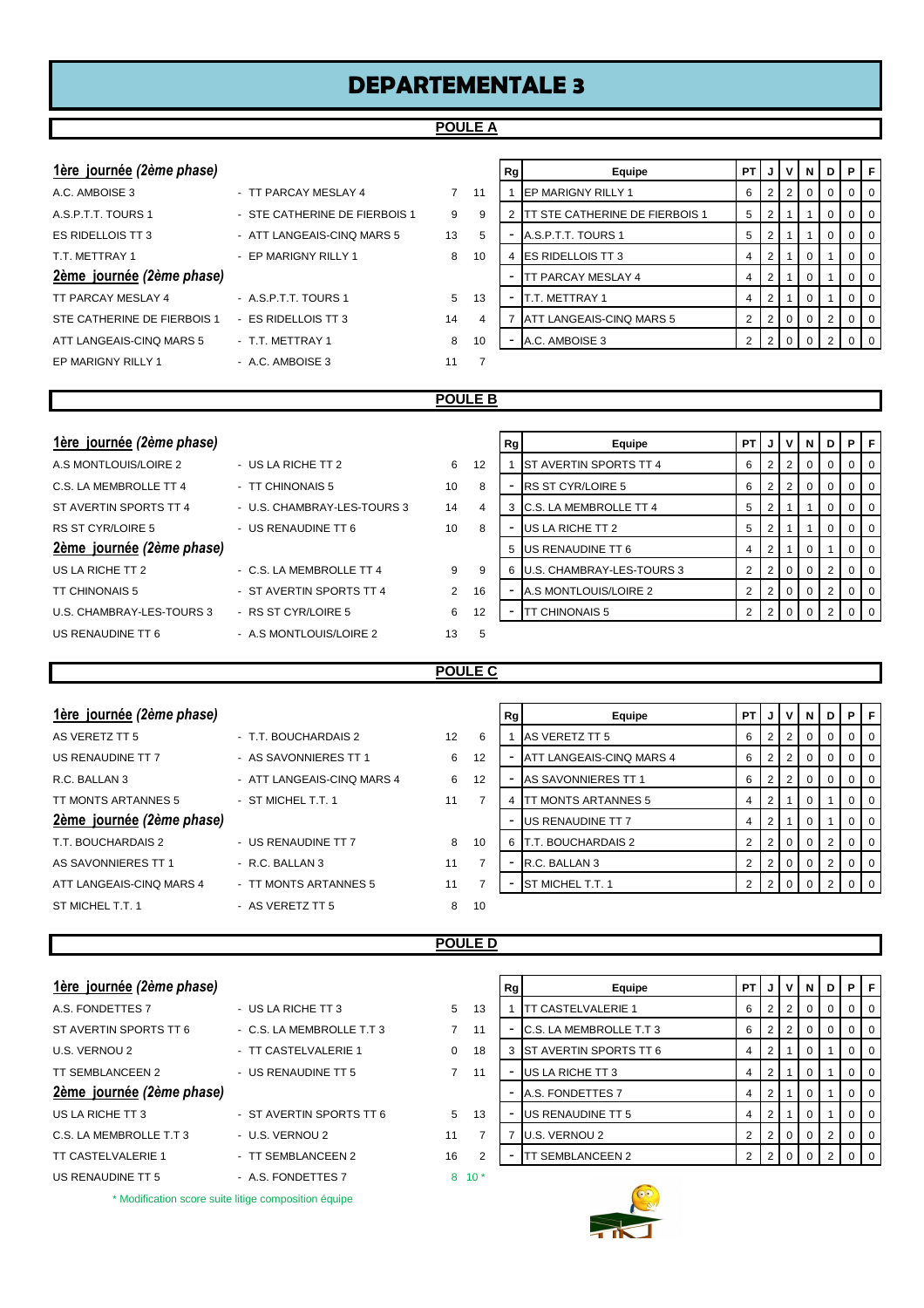| 1ère journée (2ème phase)  |                             |          |                | Rg | Equipe                    | PT             | J              | V              | N           | D              | P              | F           |
|----------------------------|-----------------------------|----------|----------------|----|---------------------------|----------------|----------------|----------------|-------------|----------------|----------------|-------------|
| US RENAUDINE TT 4          | - US LA RICHE TT 1          | 8        | 10             | 1  | US LA RICHE TT 1          | 6              | $\overline{2}$ | $\overline{2}$ | $\mathbf 0$ | $\mathbf 0$    | $\mathbf 0$    | $\Omega$    |
| TT ST GENOUPH 4            | - U.S. VERNOU 4             | 12       | 6              |    | <b>BEAUJARDIN BCT 3</b>   | 6              | $\overline{2}$ | $\overline{2}$ | $\mathbf 0$ | $\mathbf 0$    | $\mathbf 0$    | $\mathbf 0$ |
| <b>BEAUJARDIN BCT 3</b>    | - A.S. FONDETTES 8          | 15       | 3              |    | 3 A.S. FONDETTES 8        | 4              | $\overline{2}$ | $\mathbf{1}$   | $\mathbf 0$ | $\mathbf{1}$   | $\mathbf 0$    | $\mathbf 0$ |
| TT JOUE LES TOURS 9        | - U.S. CHAMBRAY-LES-TOURS 5 | 16       | $\overline{2}$ |    | TT JOUE LES TOURS 9       | $\overline{4}$ | $\overline{2}$ | 1              | $\pmb{0}$   | $\mathbf{1}$   | $\mathbf 0$    | $\mathbf 0$ |
| 2ème journée (2ème phase)  |                             |          |                |    | US RENAUDINE TT 4         | $\overline{4}$ | $\overline{2}$ | $\mathbf{1}$   | $\mathbf 0$ | $\mathbf{1}$   | $\mathbf 0$    | $\Omega$    |
| US LA RICHE TT 1           | - TT ST GENOUPH 4           | 10       | 8              |    | <b>TT ST GENOUPH 4</b>    | $\overline{4}$ | $\overline{2}$ | $\overline{1}$ | $\mathbf 0$ | $\mathbf{1}$   | $\mathbf 0$    | $\mathbf 0$ |
| U.S. VERNOU 4              | - BEAUJARDIN BCT 3          | 4        | 14             |    | 7 U.S. VERNOU 4           | $\overline{2}$ | $\overline{2}$ | $\mathbf 0$    | $\mathbf 0$ | $\overline{2}$ | $\mathbf 0$    | $\mathbf 0$ |
| A.S. FONDETTES 8           | - TT JOUE LES TOURS 9       | 12       | 6              |    | U.S. CHAMBRAY-LES-TOURS 5 | $\overline{2}$ | $\overline{2}$ | $\mathbf 0$    | $\mathbf 0$ | $\overline{2}$ | $\mathbf 0$    | $\Omega$    |
| U.S. CHAMBRAY-LES-TOURS 5  | - US RENAUDINE TT 4         | 0        | 18             |    |                           |                |                |                |             |                |                |             |
|                            |                             |          | <b>POULE F</b> |    |                           |                |                |                |             |                |                |             |
|                            |                             |          |                |    |                           |                |                |                |             |                |                |             |
| 1ère journée (2ème phase)  |                             |          |                | Rg | Equipe                    | PT             | J              | $\mathbf v$    | N           | D              | P              | F           |
| A.C. AMBOISE 2             | - C.E.S. TOURS 2            | 6        | 12             |    | 1 C.E.S. TOURS 2          | 6              | $\overline{2}$ | $\overline{2}$ | $\mathbf 0$ | $\mathbf 0$    | $\mathbf 0$    | $\Omega$    |
| A.P. ST SENOCH 1           | - 4S TOURS T.T. 15          | 11       | $\overline{7}$ |    | ST AVERTIN SPORTS TT 5    | 6              | $\overline{2}$ | $\overline{2}$ | $\mathbf 0$ | $\mathbf 0$    | $\mathbf 0$    | $\mathbf 0$ |
| A.S. LUYNES T.T 4          | - U.S. GENILLE TT 2         | 5        | 13             |    | <b>U.S. GENILLE TT 2</b>  | 6              | $\overline{2}$ | $\overline{2}$ | $\mathbf 0$ | $\mathbf 0$    | $\mathbf 0$    | $\mathbf 0$ |
| <b>TT MONTS ARTANNES 4</b> | - ST AVERTIN SPORTS TT 5    | 5        | 13             |    | 4 4S TOURS T.T. 15        | 4              | $\overline{2}$ | 1              | $\mathbf 0$ | $\mathbf{1}$   | $\mathbf 0$    | $\mathbf 0$ |
| 2ème journée (2ème phase)  |                             |          |                |    | A.P. ST SENOCH 1          | $\overline{4}$ | $\overline{2}$ | $\mathbf{1}$   | $\mathbf 0$ | $\mathbf{1}$   | $\mathbf 0$    | $\mathbf 0$ |
| C.E.S. TOURS 2             | - A.P. ST SENOCH 1          | 10       | 8              |    | 6 TT MONTS ARTANNES 4     | $\overline{2}$ | $\overline{2}$ | $\mathbf 0$    | $\mathbf 0$ | $\overline{2}$ | $\mathbf 0$    | $\mathbf 0$ |
| 4S TOURS T.T. 15           | - A.S. LUYNES T.T 4         | 14       | 4              |    | - A.C. AMBOISE 2          | $\overline{2}$ | $\overline{a}$ | $\mathbf 0$    | $\mathbf 0$ | $\overline{2}$ | 0              | 0           |
| U.S. GENILLE TT 2          | - TT MONTS ARTANNES 4       | 14       | 4              |    | - A.S. LUYNES T.T 4       | $\overline{2}$ | $\overline{2}$ | $\mathbf 0$    | $\mathbf 0$ | $\overline{2}$ | $\mathbf 0$    | $\Omega$    |
| ST AVERTIN SPORTS TT 5     | - A.C. AMBOISE 2            | 16       | 2              |    |                           |                |                |                |             |                |                |             |
|                            |                             |          | <b>POULE G</b> |    |                           |                |                |                |             |                |                |             |
|                            |                             |          |                |    |                           |                |                |                |             |                |                |             |
| 1ère journée (2ème phase)  |                             |          |                | Rg | Equipe                    | PT             | J              | v              | N           | D              | P              | F           |
| AS VERETZ TT 4             | - A.T.T. AZAY-SUR-CHER 2    | 8        | 10             |    | 1 ASTT SORIGNY 1          | 6              | $\overline{2}$ | $\overline{2}$ | $\mathbf 0$ | $\mathbf 0$    | $\overline{0}$ | $\Omega$    |
| ES RIDELLOIS TT 2          | - P.L. PAUL BERT 3          | 13       | 5              |    | <b>ES RIDELLOIS TT 2</b>  | 6              | $\overline{2}$ | $\overline{2}$ | $\mathbf 0$ | $\mathbf 0$    | $\mathbf 0$    | $\mathbf 0$ |
| A.S.T.T. ESVRES 2          | - A.P. ST SENOCH 2          | 14       | 4              |    | A.S.T.T. ESVRES 2         | 6              | $\overline{a}$ | $\overline{2}$ | $\mathbf 0$ | $\mathbf 0$    | $\mathbf 0$    | $\mathbf 0$ |
| <b>ES OESIENNE TT 5</b>    | - ASTT SORIGNY 1            | 4        | 14             |    | 4 A.T.T. AZAY-SUR-CHER 2  | $\overline{4}$ | $\overline{2}$ | $\mathbf{1}$   | $\mathbf 0$ | $\mathbf{1}$   | $\mathbf 0$    | $\Omega$    |
| 2ème journée (2ème phase)  |                             |          |                |    | <b>ES OESIENNE TT 5</b>   | $\overline{4}$ | $\overline{2}$ | $\overline{1}$ | $\mathbf 0$ | $\overline{1}$ | $\mathbf 0$    | $\Omega$    |
| A.T.T. AZAY-SUR-CHER 2     | - ES RIDELLOIS TT 2         | 6        | 12             |    | 6 P.L. PAUL BERT 3        | $\overline{2}$ | $\overline{2}$ | $\mathbf 0$    | $\mathbf 0$ | $\overline{2}$ | $\mathbf 0$    | $\mathbf 0$ |
| P.L. PAUL BERT 3           | - A.S.T.T. ESVRES 2         | 7        | 11             |    | - AS VERETZ TT 4          | $\overline{2}$ | $\overline{2}$ | $\mathbf 0$    | $\mathbf 0$ | $\overline{2}$ | $\mathbf 0$    | $\mathbf 0$ |
| A.P. ST SENOCH 2           | - ES OESIENNE TT 5          | $\Omega$ | 18             |    | A.P. ST SENOCH 2          | $\overline{2}$ |                | $2 \mid 0$     | $\mathbf 0$ | $\overline{2}$ | $\mathbf 0$    | $\Omega$    |

| 1ère journée (2ème phase)                        |                                |    |    |
|--------------------------------------------------|--------------------------------|----|----|
| A.T.T.ST ANTOINE DU ROCHER 1 - RS ST CYR/LOIRE 4 |                                | 3  | 15 |
| U.S. CHAMBRAY-LES-TOURS 4                        | - LARCAY T.T. 2                | 13 | 5  |
| U.S. VERNOU 3                                    | - ES LA VILLE AUX DAMES TT 5   | 9  | 9  |
| TT MONTS ARTANNES 3                              | - T.T. BENAIS 3                | 13 | 5  |
| <u>2ème journée (2ème phase)</u>                 |                                |    |    |
| RS ST CYR/LOIRE 4                                | - U.S. CHAMBRAY-LES-TOURS 4    | 9  | 9  |
| LARCAY T.T. 2                                    | - U.S. VERNOU 3                | 6  | 12 |
| ES LA VILLE AUX DAMES TT 5                       | - TT MONTS ARTANNES 3          | 11 | 7  |
| T.T. BENAIS 3                                    | - A.T.T.ST ANTOINE DU ROCHER 1 | 3  | 15 |
|                                                  |                                |    |    |

ASTT SORIGNY 1 - AS VERETZ TT 4 13 5

| <u>1ère journée</u> (2ème phase) |                              |    |    | Rg | Equipe                            | PT I |                |          | JVN | D              | <b>P</b> F     |                |
|----------------------------------|------------------------------|----|----|----|-----------------------------------|------|----------------|----------|-----|----------------|----------------|----------------|
| A.T.T.ST ANTOINE DU ROCHER 1     | - RS ST CYR/LOIRE 4          | 3  | 15 |    | U.S. CHAMBRAY-LES-TOURS 4         | 5    | 2 <sub>1</sub> |          |     | 0              | $01$ 0         |                |
| U.S. CHAMBRAY-LES-TOURS 4        | - LARCAY T.T. 2              | 13 | 5  |    | U.S. VERNOU 3                     | 5    | $\overline{2}$ |          |     | 0              | $01$ 0         |                |
| U.S. VERNOU 3                    | - ES LA VILLE AUX DAMES TT 5 | 9  | 9  |    | <b>ES LA VILLE AUX DAMES TT 5</b> | 5    | 2              |          |     |                | $01$ 0         |                |
| TT MONTS ARTANNES 3              | - T.T. BENAIS 3              | 13 | 5  |    | <b>RS ST CYR/LOIRE 4</b>          | 5    |                |          |     |                | $01$ 0         |                |
| <u>2ème journée</u> (2ème phase) |                              |    |    | 5  | TT MONTS ARTANNES 3               |      | 2 <sub>1</sub> |          |     |                | $\overline{0}$ | $\overline{0}$ |
| RS ST CYR/LOIRE 4                | - U.S. CHAMBRAY-LES-TOURS 4  | 9  | -9 |    | A.T.T.ST ANTOINE DU ROCHER 1      |      | 2              |          |     |                | $01$ 0         |                |
| LARCAY T.T. 2                    | - U.S. VERNOU 3              | 6  | 12 |    | <b>IT.T. BENAIS 3</b>             |      | 2 <sub>1</sub> | $\Omega$ |     | $\overline{2}$ | 0 <sub>0</sub> |                |
| ES LA VILLE AUX DAMES TT 5       | - TT MONTS ARTANNES 3        | 11 |    |    | LARCAY T.T. 2                     |      | 2              | $\Omega$ |     | っ              | $01$ 0         |                |



| Rg | Equipe                   | PТ             |                | v              | N        | D        | Р        | F        |
|----|--------------------------|----------------|----------------|----------------|----------|----------|----------|----------|
| 1  | <b>ASTT SORIGNY 1</b>    | 6              | $\overline{2}$ | 2              | $\Omega$ | $\Omega$ | 0        | 0        |
|    | <b>ES RIDELLOIS TT 2</b> | 6              | 2              | $\overline{2}$ | $\Omega$ | $\Omega$ | $\Omega$ | $\Omega$ |
|    | A.S.T.T. ESVRES 2        | 6              | $\overline{2}$ | $\overline{2}$ | $\Omega$ | $\Omega$ | 0        | 0        |
| 4  | A.T.T. AZAY-SUR-CHER 2   | 4              | $\overline{2}$ |                | $\Omega$ | 1        | 0        | $\Omega$ |
| -  | <b>ES OESIENNE TT 5</b>  | 4              | 2              |                | 0        |          | 0        | $\Omega$ |
| 6  | P.L. PAUL BERT 3         | 2              | 2              | 0              | 0        | 2        | 0        | 0        |
|    | <b>AS VERETZ TT 4</b>    | $\overline{2}$ | $\overline{2}$ | 0              | 0        | 2        | 0        | 0        |
|    | A.P. ST SENOCH 2         | 2              |                | O              | 0        | っ        | 0        | 0        |

#### **POULE H**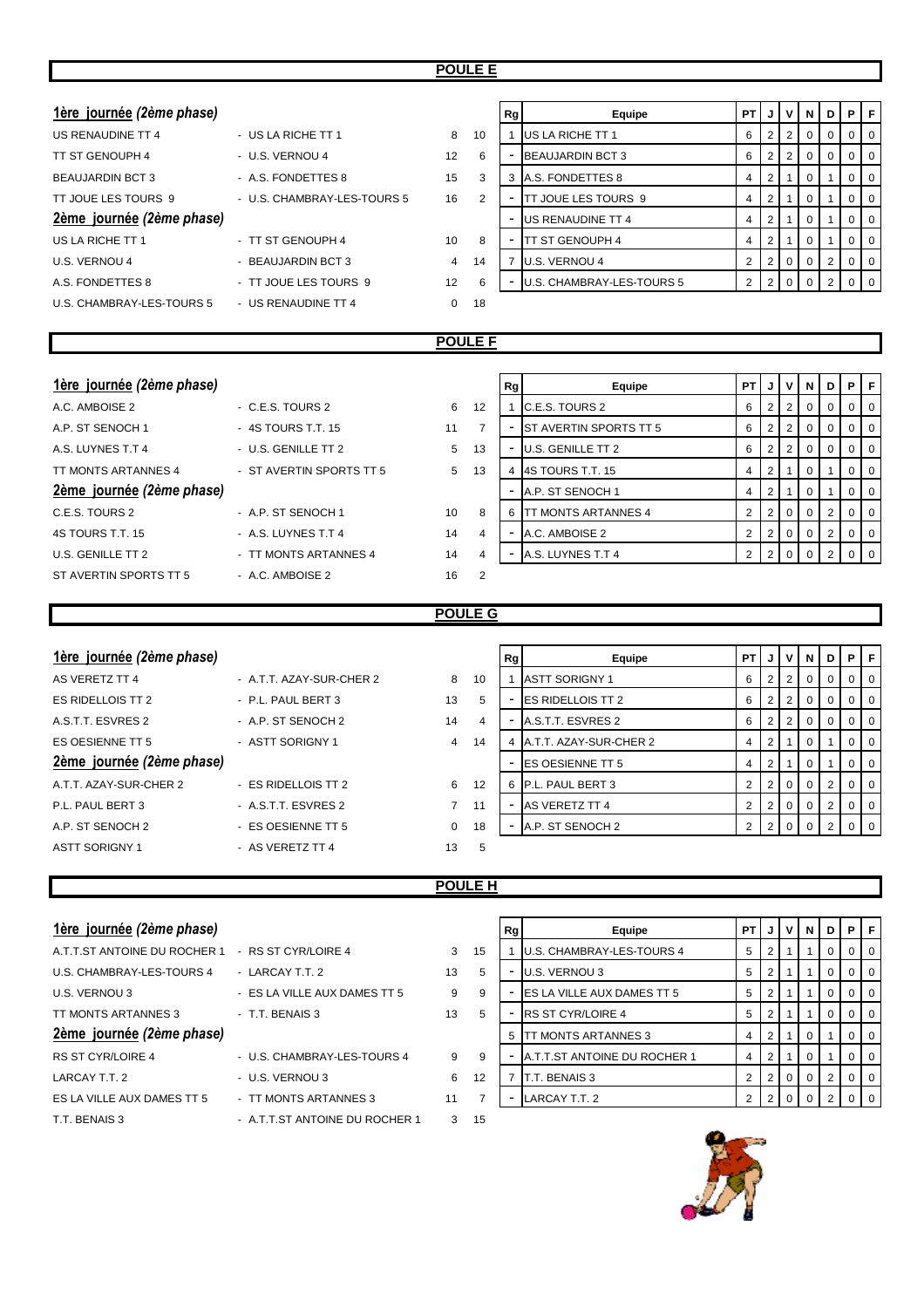### **POULE A**

| <u>1ère journée</u> (2ème phase) |  |
|----------------------------------|--|
|----------------------------------|--|

| A.P. ABILLY 3                                  | - AS VERETZ TT 6              | 6             | $\overline{4}$ |
|------------------------------------------------|-------------------------------|---------------|----------------|
| C.P. VEIGNE 3                                  | - STE CATHERINE DE FIERBOIS 2 | 8             | $\overline{2}$ |
| P.L. PAUL BERT 4                               | - TT MONTS ARTANNES 6         | 2             | 8              |
| TT JOUE LES TOURS 11                           | - STE MAURE TT 3              | 9             | $\mathbf{1}$   |
| 2ème journée (2è <i>me phase)</i>              |                               |               |                |
| AS VERETZ TT 6                                 | - C.P. VEIGNE 3               | $\mathcal{P}$ | -8             |
| STE CATHERINE DE FIERBOIS 2 - P.L. PAUL BERT 4 |                               | 3             | 7              |
| TT MONTS ARTANNES 6                            | - TT JOUE LES TOURS 11        | F             | 10             |
| STE MAURE TT 3                                 | - A.P. ABILLY 3               | 10            | 0              |
|                                                |                               |               |                |

| 1ère journée (2ème phase)                      |                               |                |                | Rg | Equipe                                 | <b>PT J V N</b> |                   |          | D I      | PF     |                |
|------------------------------------------------|-------------------------------|----------------|----------------|----|----------------------------------------|-----------------|-------------------|----------|----------|--------|----------------|
| A.P. ABILLY 3                                  | - AS VERETZ TT 6              | 6              | 4              |    | C.P. VEIGNE 3                          | 6               | $2 \mid 2$        |          | 0        | $01$ 0 |                |
| C.P. VEIGNE 3                                  | - STE CATHERINE DE FIERBOIS 2 | 8              | $\overline{2}$ |    | <b>ITT JOUE LES TOURS 11</b>           | 6               | 212               |          |          |        | $01$ 0         |
| P.L. PAUL BERT 4                               | - TT MONTS ARTANNES 6         | $\overline{2}$ | 8              |    | <b>ISTE MAURE TT 3</b>                 |                 |                   |          |          |        | $0$   0        |
| TT JOUE LES TOURS 11                           | - STE MAURE TT 3              | 9              |                |    | A.P. ABILLY 3                          | 4               |                   |          |          |        | $01$ 0         |
| 2ème journée (2ème phase)                      |                               |                |                |    | <b>P.L. PAUL BERT 4</b>                |                 |                   |          |          |        | 0 <sub>0</sub> |
| AS VERETZ TT 6                                 | $-C.P.$ VEIGNE 3              | $\overline{2}$ | 8              |    | 6 TT MONTS ARTANNES 6                  | 3               | 2                 |          | $\Omega$ | 0'     |                |
| STE CATHERINE DE FIERBOIS 2 - P.L. PAUL BERT 4 |                               | 3              |                |    | AS VERETZ TT 6                         |                 | $2 \mid 2 \mid 0$ | $\Omega$ | 2        | $01$ 0 |                |
| TT MONTS ARTANNES 6                            | - TT JOUE LES TOURS 11        |                | 10             |    | <b>ITT STE CATHERINE DE FIERBOIS 2</b> |                 |                   |          |          |        | $01$ 0         |
|                                                |                               |                |                |    |                                        |                 |                   |          |          |        |                |

#### **POULE B**

| 1ère journée (2ème phase) |                          |         | Rg | Equipe                        | <b>PT</b> | J              |                | VINI | D | Р               | F |
|---------------------------|--------------------------|---------|----|-------------------------------|-----------|----------------|----------------|------|---|-----------------|---|
| A.P. ABILLY 2             | - STE MAURE TT 4         | 6<br>4  |    | <b>ST AVERTIN SPORTS TT 8</b> | 6         | $\overline{2}$ | 2 <sub>1</sub> |      |   |                 |   |
| A S.P.T.T. TOURS 2        | - ST AVERTIN SPORTS TT 8 | 6<br>4  |    | A.C. AMBOISE 6                | 5         | 2              |                |      |   | 0 <sub>10</sub> |   |
| A.S.T.T. ESVRES 3         | - TTC du LOCHOIS 3       | 10<br>F | 3  | A.S.T.T. ESVRES 3             | 4         | $\overline{2}$ |                |      |   | 0 1 0           |   |
| AS VERETZ TT 7            | $-$ A.C. AMBOISE 6       | 5<br>5  |    | A.P. ABILLY 2                 | 4         | $\overline{2}$ |                |      |   | 0 <sub>10</sub> |   |
| 2ème journée (2ème phase) |                          |         |    | A.S.P.T.T. TOURS 2            | 4         | 2              |                |      |   | 0 <sub>1</sub>  |   |
| STE MAURE TT 4            | - A.S.P.T.T. TOURS 2     | 3<br>7  | 6  | <b>STE MAURE TT 4</b>         | 2         | 2              | $\overline{0}$ |      |   | 0 <sub>10</sub> |   |
| ST AVERTIN SPORTS TT 8    | - A.S.T.T. ESVRES 3      | 9       |    | AS VERETZ TT 7                | 2         |                | $\mathbf{0}$   |      |   | 0 1 0           |   |
| TTC du LOCHOIS 3          | - AS VERETZ TT 7         | Reporté | 8  | <b>ITTC du LOCHOIS 3</b>      |           |                |                |      |   |                 |   |
| A.C. AMBOISE 6            | $-$ A.P. ABILLY 2        | 3       |    |                               |           |                |                |      |   |                 |   |
|                           |                          |         |    |                               |           |                |                |      |   |                 |   |

| Rg | Equipe                 | PT       | J              | ν              | N        | D        | Р        | F        |
|----|------------------------|----------|----------------|----------------|----------|----------|----------|----------|
|    | ST AVERTIN SPORTS TT 8 | 6        | 2              | $\overline{2}$ | $\Omega$ | $\Omega$ | 0        | $\Omega$ |
| 2  | A.C. AMBOISE 6         | 5        | 2              | 1              | 1        | $\Omega$ | 0        | $\Omega$ |
| 3  | A.S.T.T. ESVRES 3      | 4        | 2              | 1              | $\Omega$ | 1        | $\Omega$ | $\Omega$ |
|    | A.P. ABILLY 2          | 4        | $\overline{2}$ |                | $\Omega$ |          | $\Omega$ | 0        |
|    | A.S.P.T.T. TOURS 2     | 4        | 2              |                | $\Omega$ | 1        | 0        | 0        |
| 6  | STE MAURE TT 4         | 2        | $\overline{2}$ | $\Omega$       | 0        | 2        | 0        | 0        |
|    | AS VERETZ TT 7         | 2        |                | $\Omega$       | 1        | $\Omega$ | 0        | $\Omega$ |
| 8  | TTC du LOCHOIS 3       | $\Omega$ |                | O              | $\Omega$ | $\Omega$ | $\Omega$ | 1        |
|    |                        |          |                |                |          |          |          |          |

### **POULE C**

| <u>1ère journée</u> (2ème phase) |                                |                |          | Rg | Equipe                       | PT I | J              |             | VINI        | D | <b>P</b> IF |                |
|----------------------------------|--------------------------------|----------------|----------|----|------------------------------|------|----------------|-------------|-------------|---|-------------|----------------|
| ASTT CHEMILLE/DEME 1             | - RS ST CYR/LOIRE 6            | 10             | $\Omega$ |    | A.S.T.T. ESVRES 4            | 6    | 2              |             |             | 0 |             | $01$ 0         |
| A S.T.T. ESVRES 4                | - U.S. VERNOU 5                | 9              |          | ۰  | <b>ASTT CHEMILLE/DEME 1</b>  | 6    | 2              | 2           | 0           | 0 |             | $0$   $0$      |
| <b>TT SEMBLANCEEN 3</b>          | - TT CASTELVALERIE 2           | 5              | -5       | 3  | <b>ITT SEMBLANCEEN 3</b>     | 5    | 2              |             |             | 0 |             | $0$   $0$      |
| ES OESIENNE TT 6                 | - A.T.T.ST ANTOINE DU ROCHER 3 | 5              | -5       | ۰  | <b>IES OESIENNE TT 6</b>     | 5    |                |             |             | 0 |             | $0$   $0$      |
| 2ème journée (2ème phase)        |                                |                |          | 5  | <b>ITT CASTELVALERIE 2</b>   | 3    | 2              | 0           |             |   |             | 0 <sub>0</sub> |
| <b>RS ST CYR/LOIRE 6</b>         | - A.S.T.T. ESVRES 4            | $\overline{4}$ | -6       |    | A.T.T.ST ANTOINE DU ROCHER 3 | 3    | $\overline{2}$ | 0           |             |   |             | 0 <sub>0</sub> |
| U.S. VERNOU 5                    | - TT SEMBLANCEEN 3             | 3              |          |    | <b>RS ST CYR/LOIRE 6</b>     |      | $\overline{2}$ | $\mathbf 0$ | $\mathbf 0$ | 2 |             | $01$ 0         |
| TT CASTELVALERIE 2               | - ES OESIENNE TT 6             | 3              |          | ۰  | U.S. VERNOU 5                |      | $\overline{2}$ |             |             | 2 |             | $01$ 0         |
| A.T.T.ST ANTOINE DU ROCHER 3     | - ASTT CHEMILLE/DEME 1         | 2              | -8       |    |                              |      |                |             |             |   |             |                |

### **POULE D**

| 1ere journee (zeme phase)         |                           |   |                |
|-----------------------------------|---------------------------|---|----------------|
| ST AVERTIN SPORTS TT 7            | - T.T. METTRAY 3          | 9 | 1              |
| ES VILLE AUX DAMES TT 6           | - Exempt                  |   |                |
| PPC MARTINOIS 2                   | - A.P. ST SENOCH 3        | 8 | $\overline{2}$ |
| TT JOUE LES TOURS 12              | - A.S MONTLOUIS/LOIRE 3   | 2 | 8              |
| 2ème journée (2è <i>me phase)</i> |                           |   |                |
| T.T. METTRAY 3                    | - ES VILLE AUX DAMES TT 6 | 6 | $\overline{4}$ |
| Exempt                            | - PPC MARTINOIS 2         |   |                |
| A.P. ST SENOCH 3                  | - TT JOUE LES TOURS 12    | 9 | $\mathbf{1}$   |
| A.S MONTLOUIS/LOIRE 3             | - ST AVERTIN SPORTS TT 7  | 5 | 5              |

| <u>1ère journée</u> (2ème phase) |                           |                |   | Rg | Equipe                          | <b>PTIJIVIN</b> |                |    |          | D        | PIF            |                |
|----------------------------------|---------------------------|----------------|---|----|---------------------------------|-----------------|----------------|----|----------|----------|----------------|----------------|
| ST AVERTIN SPORTS TT 7           | - T.T. METTRAY 3          | 9              |   |    | <b>IST AVERTIN SPORTS TT 7</b>  |                 |                |    |          | 0        |                | 0 0            |
| ES VILLE AUX DAMES TT 6          | - Exempt                  |                |   |    | A.S MONTLOUIS/LOIRE 3           |                 | 2 <sup>1</sup> |    |          | 0        | $01$ 0         |                |
| PPC MARTINOIS 2                  | - A.P. ST SENOCH 3        | 8              | 2 |    | <b>T.T. METTRAY 3</b>           |                 | 2              |    |          |          | $01$ 0         |                |
| TT JOUE LES TOURS 12             | - A.S MONTLOUIS/LOIRE 3   | $\overline{2}$ | 8 |    | A.P. ST SENOCH 3                |                 | 2 <sub>1</sub> |    |          |          |                | $\overline{0}$ |
| 2ème journée (2ème phase)        |                           |                |   | 5  | <b>PPC MARTINOIS 2</b>          |                 |                |    | $\Omega$ | $\Omega$ | 0 <sup>1</sup> |                |
| T.T. METTRAY 3                   | - ES VILLE AUX DAMES TT 6 | 6              |   |    | TT JOUE LES TOURS 12            |                 |                | 20 | $\Omega$ | 2        | 0 <sup>1</sup> |                |
| Exempt                           | - PPC MARTINOIS 2         |                |   |    | <b>IES VILLE AUX DAMES TT 6</b> |                 |                |    |          |          |                | $\overline{0}$ |

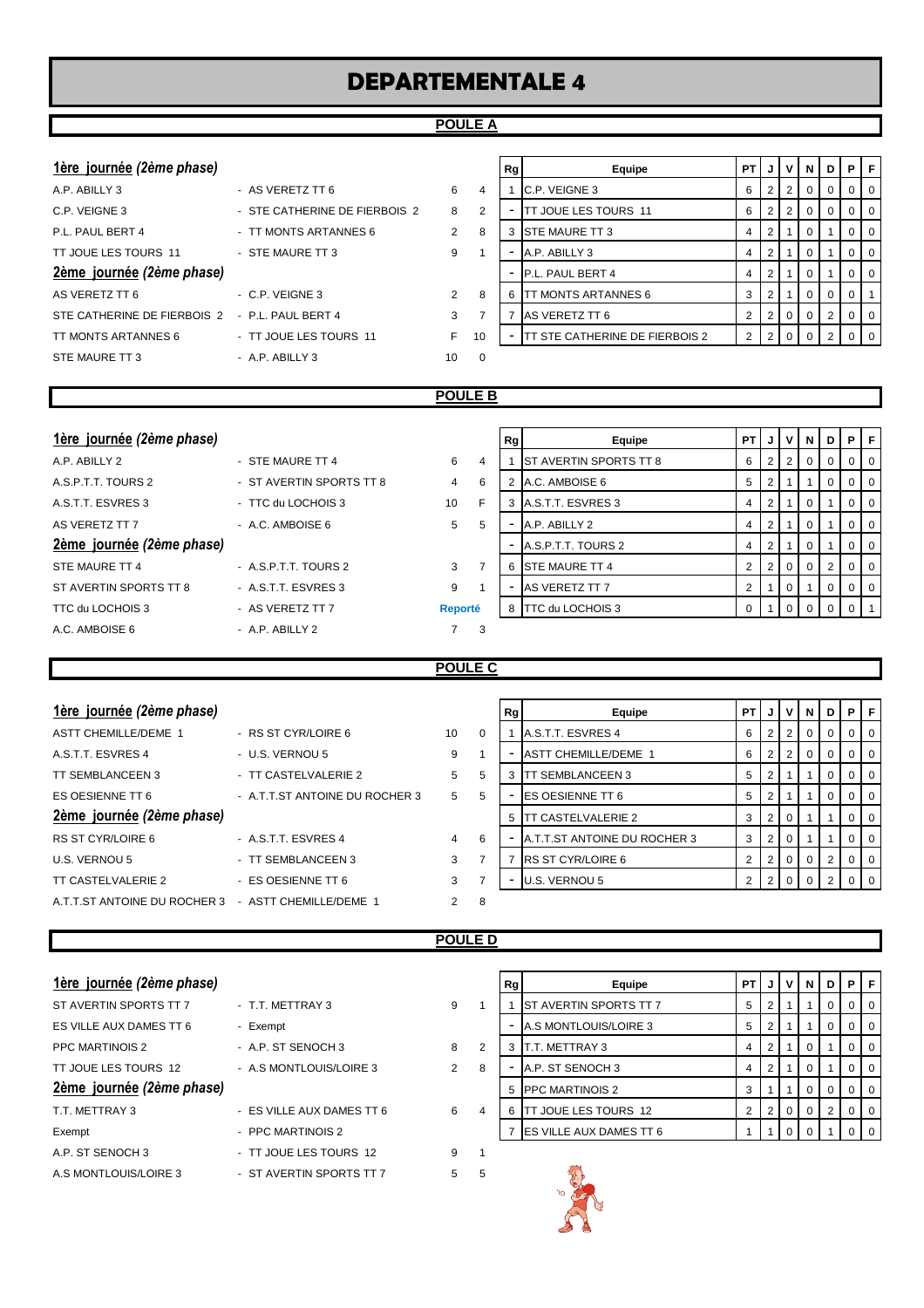| ۱U<br>ш. |  |
|----------|--|
|          |  |

| 1ère journée (2ème phase)                           |                                |                |                | Rg                        | Equipe                          | PT                      | J                       | ٧              | N            | D              | P              | F           |
|-----------------------------------------------------|--------------------------------|----------------|----------------|---------------------------|---------------------------------|-------------------------|-------------------------|----------------|--------------|----------------|----------------|-------------|
| <b>ASTT CHEMILLE/DEME 2</b>                         | - T.T. METTRAY 2               | 4              | 6              | $\mathbf{1}$              | A.S. LUYNES T.T 5               | 6                       | $\overline{c}$          | $\overline{2}$ | $\mathbf 0$  | $\mathbf 0$    | $\mathbf 0$    | $\mathbf 0$ |
| A.S. FONDETTES 9                                    | - A.S. LUYNES T.T 5            |                | 9              |                           | 2 T.T. METTRAY 2                | 5                       | $\overline{2}$          | $\mathbf{1}$   | $\mathbf{1}$ | $\mathbf 0$    | $\mathbf 0$    | $\mathbf 0$ |
| TT PARCAY MESLAY 5                                  | - LANGEAIS-CINQ MARS 6         | 4              | 6              |                           | 3 ASTT CHEMILLE/DEME 2          | 3                       | $\overline{2}$          | $\pmb{0}$      | 1            | $\mathbf{1}$   | $\mathbf 0$    | $\mathbf 0$ |
| Exempt                                              | - A.T.T.ST ANTOINE DU ROCHER 2 |                |                |                           | A.S. FONDETTES 9                | 3                       | 2                       | $\mathbf 0$    | $\mathbf{1}$ | $\mathbf{1}$   | $\mathbf 0$    | $\mathbf 0$ |
| 2ème journée (2ème phase)                           |                                |                |                |                           | LANGEAIS-CINQ MARS 6            | 3                       | $\mathbf{1}$            | $\mathbf{1}$   | $\mathbf 0$  | $\mathbf 0$    | $\mathbf 0$    | $\mathbf 0$ |
| T.T. METTRAY 2                                      | - A.S. FONDETTES 9             | 5              | 5              |                           | 6 TT PARCAY MESLAY 5            | $\overline{2}$          | $\overline{2}$          | $\mathbf 0$    | $\mathbf 0$  | $\overline{2}$ | $\mathbf 0$    | $\mathbf 0$ |
| A.S. LUYNES T.T 5                                   | - TT PARCAY MESLAY 5           | 7              | 3              |                           | A.T.T.ST ANTOINE DU ROCHER 2    | $\overline{2}$          |                         | $\mathbf 0$    |              | $\mathbf 0$    | $\mathbf 0$    | $\Omega$    |
| LANGEAIS-CINQ MARS 6                                | - Exempt                       |                |                |                           |                                 |                         |                         |                |              |                |                |             |
| A.T.T.ST ANTOINE DU ROCHER 2 - ASTT CHEMILLE/DEME 2 |                                | 5              | 5              |                           |                                 |                         |                         |                |              |                |                |             |
|                                                     |                                | <b>POULE F</b> |                |                           |                                 |                         |                         |                |              |                |                |             |
|                                                     |                                |                |                |                           |                                 |                         |                         |                |              |                |                |             |
| 1ère journée (2ème phase)                           |                                |                |                | ${\mathbf R} {\mathbf g}$ | Equipe                          | PT                      | J                       | v              | N            | D              | P              | F           |
| U.S.E. AVOINE-BEAUMONT 2                            | - TT CHINONAIS 6               | 9              | $\mathbf{1}$   | $\mathbf{1}$              | <b>ES VILLE AUX DAMES TT 7</b>  | 6                       | $\overline{2}$          | $\overline{2}$ | $\mathbf 0$  | $\mathbf 0$    | $\mathbf 0$    | $\mathbf 0$ |
| ES VILLE AUX DAMES TT 7                             | - BEAUJARDIN BCT 4             | 7              | 3              |                           | <b>U.S.E. AVOINE-BEAUMONT 2</b> | 6                       | $\overline{c}$          | $\mathbf 2$    | $\mathbf 0$  | $\mathbf 0$    | $\mathbf 0$    | $\mathbf 0$ |
| ST AVERTIN SPORTS TT 9                              | - ES RIDELLOIS TT 4            | 10             | $\Omega$       |                           | 3 T.T. BOUCHARDAIS 4            | 5                       | $\overline{\mathbf{c}}$ | $\mathbf{1}$   | $\mathbf{1}$ | $\mathbf 0$    | $\mathbf 0$    | $\mathbf 0$ |
| T.T. BOUCHARDAIS 4                                  | - ST MICHEL T.T. 2             | 6              | 4              | $\overline{4}$            | ST AVERTIN SPORTS TT 9          | 4                       | $\overline{c}$          | $\mathbf{1}$   | $\mathbf 0$  | $\overline{1}$ | $\mathbf 0$    | $\mathbf 0$ |
| 2ème journée (2ème phase)                           |                                |                |                |                           | <b>BEAUJARDIN BCT 4</b>         | 4                       | $\mathbf 2$             | $\mathbf{1}$   | $\pmb{0}$    | $\mathbf{1}$   | $\mathbf 0$    | $\mathbf 0$ |
| TT CHINONAIS 6                                      | - ES VILLE AUX DAMES TT 7      | 1              | 9              |                           | 6 ES RIDELLOIS TT 4             | 3                       | $\overline{2}$          | $\pmb{0}$      | $\mathbf{1}$ | $\mathbf{1}$   | $\mathbf 0$    | $\mathbf 0$ |
| <b>BEAUJARDIN BCT 4</b>                             | - ST AVERTIN SPORTS TT 9       | 7              | 3              |                           | 7 ST MICHEL T.T. 2              | $\overline{2}$          | 2                       | 0              | $\mathbf 0$  | $\overline{2}$ | $\mathbf 0$    | $\mathbf 0$ |
| <b>ES RIDELLOIS TT 4</b>                            | - T.T. BOUCHARDAIS 4           | 5              | 5              |                           | <b>TT CHINONAIS 6</b>           | $\overline{2}$          | $\overline{2}$          | $\mathbf 0$    | $\mathbf 0$  | $\overline{2}$ | 0              | $\mathbf 0$ |
| ST MICHEL T.T. 2                                    | - U.S.E. AVOINE-BEAUMONT 2     | 2              | 8              |                           |                                 |                         |                         |                |              |                |                |             |
|                                                     |                                | <b>POULE G</b> |                |                           |                                 |                         |                         |                |              |                |                |             |
| 1ère journée (2ème phase)                           |                                |                |                | Rg                        | Equipe                          | PT                      | J                       | v              | N            | D              | P              | F           |
| US RENAUDINE TT 8                                   | - TT PARCAY MESLAY 6           | 2              | 8              | $\mathbf{1}$              | <b>RS ST CYR/LOIRE 7</b>        | 6                       | $\overline{2}$          | $\overline{2}$ | $\mathbf 0$  | $\mathbf 0$    | $\mathbf 0$    | $\mathbf 0$ |
| U.S. CHAMBRAY-LES-TOURS 6                           | - TT BLERE V.C. 3              | 3              | $\overline{7}$ | $\overline{2}$            | <b>TT PARCAY MESLAY 6</b>       | 5                       | $\overline{2}$          | $\mathbf{1}$   | $\mathbf{1}$ | $\mathbf 0$    | $\mathbf 0$    | $\mathbf 0$ |
| LARCAY T.T. 4                                       | - U.S. VERNOU 6                | 5              | 5              | 3                         | A.C. AMBOISE 5                  | $\overline{\mathbf{4}}$ | $\overline{2}$          | $\mathbf{1}$   | $\mathbf 0$  | $\mathbf{1}$   | $\mathbf 0$    | $\mathbf 0$ |
| RS ST CYR/LOIRE 7                                   | - A.C. AMBOISE 5               | 9              | 1              |                           | 4 U.S. VERNOU 6                 | 3                       | $\overline{2}$          | $\mathbf 0$    | $\mathbf{1}$ | 1              | $\overline{0}$ | $\mathbf 0$ |
| 2ème journée (2ème phase)                           |                                |                |                |                           | TT BLERE V.C. 3                 | 3                       | $\mathbf{1}$            | $\mathbf{1}$   | $\mathbf 0$  | $\mathbf 0$    | $\mathbf 0$    | $\mathbf 0$ |
| TT PARCAY MESLAY 6                                  | - U.S. CHAMBRAY-LES-TOURS 6    | 5              | 5              |                           | U.S. CHAMBRAY-LES-TOURS 6       | 3                       | $\overline{2}$          | $\mathbf 0$    | $\mathbf{1}$ | $\mathbf{1}$   | $\mathbf 0$    | $\mathbf 0$ |
| TT BLERE V.C. 3                                     | - LARCAY T.T. 4                | <b>Reporté</b> |                |                           | 7 US RENAUDINE TT 8             | $\overline{2}$          | 2                       | $\mathbf 0$    | $\mathbf 0$  | $\overline{2}$ | $\mathbf 0$    | $\mathbf 0$ |
| U.S. VERNOU 6                                       | - RS ST CYR/LOIRE 7            | 0              | 10             |                           | LARCAY T.T. 4                   | $\overline{2}$          |                         | $\mathbf 0$    | $\mathbf{1}$ | $\mathbf 0$    | $\mathbf 0$    | $\Omega$    |
| A.C. AMBOISE 5                                      | - US RENAUDINE TT 8            | 9              | 1              |                           |                                 |                         |                         |                |              |                |                |             |
|                                                     |                                |                |                |                           |                                 |                         |                         |                |              |                |                |             |
|                                                     |                                | <b>POULE H</b> |                |                           |                                 |                         |                         |                |              |                |                |             |

| 1ère journée (2ème phase)        |                          |                |   |
|----------------------------------|--------------------------|----------------|---|
| A.T.T. AZAY-SUR-CHER 4           | - US LA RICHE TT 4       | 8              | 2 |
| T.T. BOUCHARDAIS 3               | - TT PARCAY MESLAY 7     | 1              | 9 |
| TT CORMERY-TRUYES 3              | - TT MONTS ARTANNES 7    | 6              | 4 |
| TT JOUE LES TOURS 10             | - A.C. AMBOISE 4         |                | 9 |
| <u>2ème journée</u> (2ème phase) |                          |                |   |
| US LA RICHE TT 4                 | - T.T. BOUCHARDAIS 3     | 5              | 5 |
| <b>TT PARCAY MESLAY 7</b>        | - TT CORMERY-TRUYES 3    | $\mathfrak{p}$ | 8 |
| <b>TT MONTS ARTANNES 7</b>       | - TT JOUE LES TOURS 10   | 7              | 3 |
| A.C. AMBOISE 4                   | - A.T.T. AZAY-SUR-CHER 4 | 4              | 6 |

# A.T.T. AZAY-SUR-CHER 4 - US LA RICHE TT 4 8 2 1 TT CORMERY-TRUYES 3 6 2 2 0 0 0 0 TT PARCAY MESLAY 7 1 TT CORMERY-TRUYES 3 - TT MONTS ARTANNES 7 6 4 3 TT MONTS ARTANNES 7 4 2 1 0 1 0 0 A.C. AMBOISE 4 1 T.T. BOUCHARDAIS 3 5 TT CORMERY-TRUYES 3 2

| <u>1ère journée</u> (2ème phase) |                        |                |   | Rg | Equipe                       | PT I |                |                 | JIVINI   | D        | PF       |                |
|----------------------------------|------------------------|----------------|---|----|------------------------------|------|----------------|-----------------|----------|----------|----------|----------------|
| A.T.T. AZAY-SUR-CHER 4           | - US LA RICHE TT 4     | 8              | 2 |    | TT CORMERY-TRUYES 3          | 6    |                | $2 \mid 2 \mid$ | $\Omega$ | $\Omega$ | $01$ 0   |                |
| T.T. BOUCHARDAIS 3               | - TT PARCAY MESLAY 7   |                | 9 |    | A.T.T. AZAY-SUR-CHER 4       | 6    |                | 2 2             |          | $\Omega$ | $01$ 0   |                |
| TT CORMERY-TRUYES 3              | - TT MONTS ARTANNES 7  | 6              | 4 |    | <b>ITT MONTS ARTANNES 7</b>  |      | 2 <sup>1</sup> |                 |          |          | $\Omega$ | $\overline{0}$ |
| TT JOUE LES TOURS 10             | - A.C. AMBOISE 4       |                | 9 |    | TT PARCAY MESLAY 7           |      | $\overline{2}$ |                 |          |          | $0$   0  |                |
| <u>2ème journée</u> (2ème phase) |                        |                |   |    | A.C. AMBOISE 4               |      |                |                 |          |          | $01$ 0   |                |
| US LA RICHE TT 4                 | - T.T. BOUCHARDAIS 3   | 5              | 5 | 6  | US LA RICHE TT 4             |      |                | $2 \mid 0$      |          |          | $01$ 0   |                |
| TT PARCAY MESLAY 7               | - TT CORMERY-TRUYES 3  | $\overline{2}$ | 8 |    | <b>T.T. BOUCHARDAIS 3</b>    | 3    | 2 <sup>1</sup> | $\Omega$        |          |          | $01$ 0   |                |
| TT MONTS ARTANNES 7              | - TT JOUE LES TOURS 10 | 7              | 3 | 8  | <b>ITT JOUE LES TOURS 10</b> |      |                |                 |          |          |          | <b>0</b>       |
|                                  |                        |                |   |    |                              |      |                |                 |          |          |          |                |

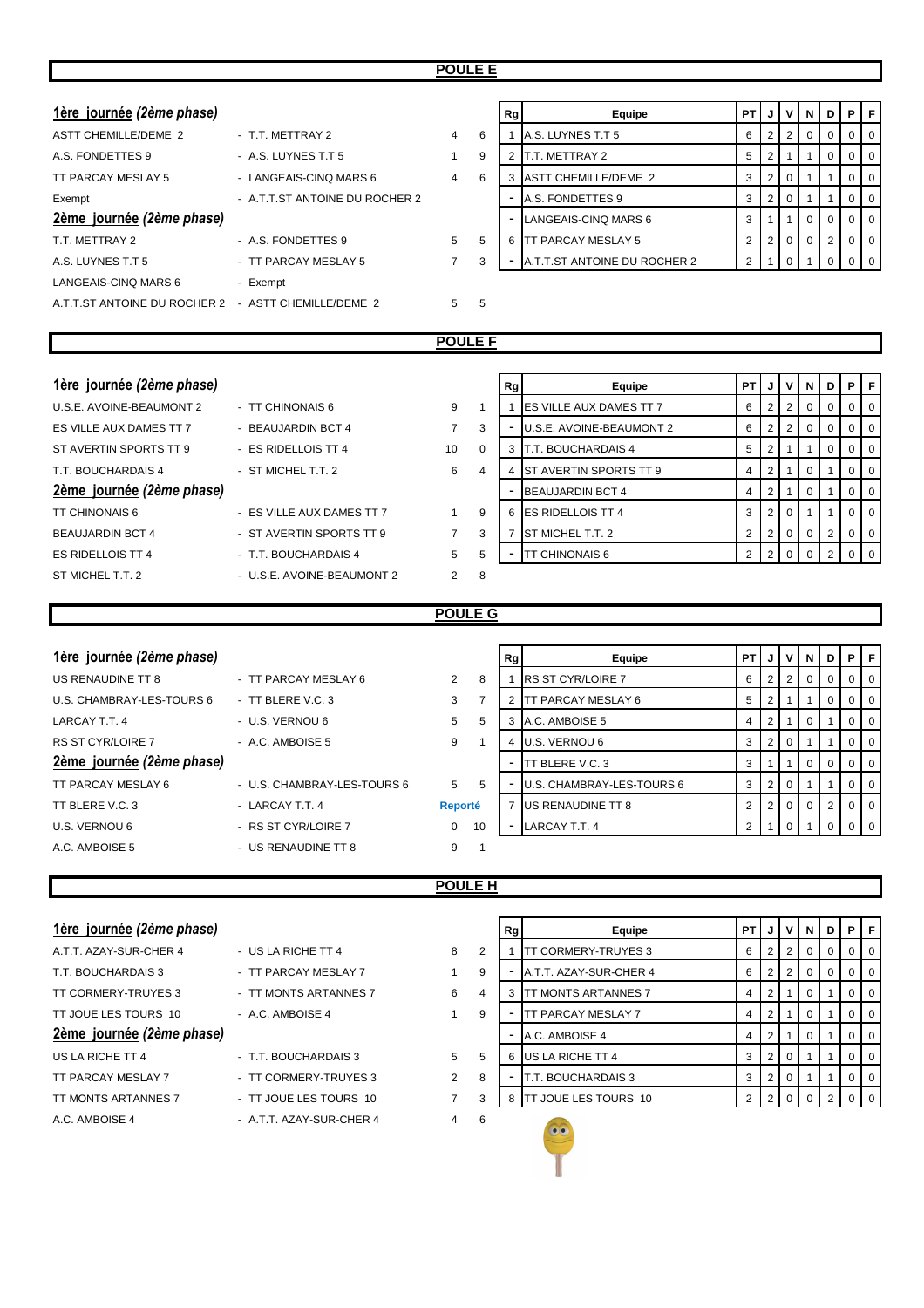| 1ère journée (2ème phase) |                          |                      |          | Rg | Equipe                 | <b>PT</b>      | J                    | νı             | N | D        | PIF            |                  |
|---------------------------|--------------------------|----------------------|----------|----|------------------------|----------------|----------------------|----------------|---|----------|----------------|------------------|
| A.T.T. AZAY-SUR-CHER 3    | - T.T BOUCHARDAIS 5      | $\mathbf{2}^{\circ}$ | 8        |    | <b>ASTT SORIGNY 2</b>  | 6              | $\mathbf{2}^{\circ}$ | $\overline{2}$ | 0 | $\Omega$ | 0 <sup>1</sup> |                  |
| 4S TOURS T.T. 16          | - ES AMBILLOU 1          | 5                    | 5        |    | <b>ES AMBILLOU 1</b>   | 5              |                      |                |   |          |                | - 0              |
| LARCAY T.T. 3             | - C.E.S. TOURS 3         | 4                    | 6        |    | 4S TOURS T.T. 16       | 5              |                      |                |   | U        |                | - 0              |
| STE MAURE TT 5            | - ASTT SORIGNY 2         | 3                    |          | 4  | <b>C.E.S. TOURS 3</b>  | 4              | $\overline{2}$       |                | 0 |          | 0 <sup>1</sup> |                  |
| 2ème journée (2ème phase) |                          |                      |          |    | <b>STE MAURE TT 5</b>  | 4              | 2                    |                |   |          | $\Omega$       | $\overline{1}$ 0 |
| T.T BOUCHARDAIS 5         | - 4S TOURS T.T. 16       | 4                    | 6        |    | T.T BOUCHARDAIS 5      | 4              |                      |                |   |          |                | 0                |
| ES AMBILLOU 1             | - LARCAY T.T. 3          | 10                   | $\Omega$ |    | LARCAY T.T. 3          | $\overline{2}$ | $\overline{2}$       | $\mathbf{0}$   | 0 | 2        | 0              | - 0              |
| C.E.S. TOURS 3            | - STE MAURE TT 5         | 3                    |          |    | A.T.T. AZAY-SUR-CHER 3 | $\overline{2}$ | 2                    |                |   |          |                | - 0              |
| <b>ASTT SORIGNY 2</b>     | - A.T.T. AZAY-SUR-CHER 3 | 10                   | $\Omega$ |    |                        |                |                      |                |   |          |                |                  |

#### **1ère** journée (2ème phase)

| Exempt                      | - US LA F  |
|-----------------------------|------------|
| C.P. VEIGNE 4               | - ST AVE   |
| PPC MARTINOIS 3             | - LANGE    |
| Exempt                      | - ES OES   |
| 2ème journée (2ème phase)   |            |
| US LA RICHE TT 5            | $-C.P. VE$ |
| ST AVERTIN SPORTS TT 10     | - PPC MA   |
| <b>LANGEAIS-CINQ MARS 7</b> | - Exempt   |
| ES OESIENNE TT 7            | - Exempt   |

### **POULE A**

| 1ère journée (2ème phase) |                           |   |    | Rg | Equipe                         | PT I |  | N | D | PF |                |
|---------------------------|---------------------------|---|----|----|--------------------------------|------|--|---|---|----|----------------|
| Exempt                    | - US LA RICHE TT 5        |   |    |    | <b>IPPC MARTINOIS 3</b>        | 6    |  |   |   |    | 0 <sub>0</sub> |
| C.P. VEIGNE 4             | - ST AVERTIN SPORTS TT 10 | 5 | 5  |    | C.P. VEIGNE 4                  |      |  |   |   |    | $01$ 0         |
| PPC MARTINOIS 3           | - LANGEAIS-CINQ MARS 7    | 9 |    |    | <b>ST AVERTIN SPORTS TT 10</b> |      |  |   |   |    | $\Omega$       |
| Exempt                    | - ES OESIENNE TT 7        |   |    |    | LANGEAIS-CINQ MARS 7           |      |  |   |   |    | $01$ 0         |
| 2ème journée (2ème phase) |                           |   |    |    | US LA RICHE TT 5               |      |  |   |   |    | $\Omega$       |
| US LA RICHE TT 5          | - C.P. VEIGNE 4           | 2 | 8  |    | 6 <b>ES OESIENNE TT 7</b>      |      |  |   |   |    | $\overline{0}$ |
| ST AVERTIN SPORTS TT 10   | - PPC MARTINOIS 3         |   | -6 |    |                                |      |  |   |   |    |                |

**PRU** 

#### **1ère** journée (2ème phase)

| Exempt                    | - PPC MA   |
|---------------------------|------------|
| LANGEAIS-CINQ MARS 8      | - AS SAV   |
| R.C. BALLAN 4             | $-T.T. BO$ |
| Exempt                    | - LARCAY   |
| 2ème journée (2ème phase) |            |
| <b>PPC MARTINOIS 4</b>    | - LANGE    |
| AS SAVONNIERES 2          | - R.C. BA  |
| T.T. BOUCHARDAIS 6        | - Exempt   |
| LARCAY T.T. 5             | - Exempt   |

### - PPC MARTINOIS 4 - AS SAVONNIERES 2 3 - T.T. BOUCHARDAIS 6 2 3 - LARCAY T.T.  $5$ - LANGEAIS-CINQ MARS 8 9 - R.C. BALLAN 4 4 6

- Exempt
	-

# **POULE B**

| <u>1ère journée</u> (2ème phase)         |                        |   | Rg | Equipe                    | <b>PT</b> |  | N | D | PFI                      |
|------------------------------------------|------------------------|---|----|---------------------------|-----------|--|---|---|--------------------------|
| Exempt                                   | - PPC MARTINOIS 4      |   |    | R.C. BALLAN 4             | 6         |  |   |   | $\overline{101}$         |
| LANGEAIS-CINQ MARS 8                     | - AS SAVONNIERES 2     | 3 |    | AS SAVONNIERES 2          |           |  |   |   | $\circ$ 1                |
| R.C. BALLAN 4                            | - T.T. BOUCHARDAIS 6   | 8 |    | 3 <b>IPPC MARTINOIS 4</b> |           |  |   |   | $\overline{0}$           |
| Exempt                                   | - LARCAY T.T. 5        |   |    | 4 LANGEAIS-CINQ MARS 8    |           |  |   |   | $\overline{\phantom{0}}$ |
| 2ème <u>journée</u> (2è <i>me phase)</i> |                        |   |    | T.T. BOUCHARDAIS 6        |           |  |   |   | $\circ$ 1                |
| PPC MARTINOIS 4                          | - LANGEAIS-CINQ MARS 8 | 9 |    | 6 LARCAY T.T. 5           |           |  |   |   | $\overline{101}$         |

# **DEPARTEMENTALE 1 FEMININE**

#### **1ère** journée (2ème phase)

| Exempt                    | ST AVERTIN SPORTS TT 2      |    |                |
|---------------------------|-----------------------------|----|----------------|
| Exempt                    | <b>BEAUJARDIN BCT 1</b>     |    |                |
| <b>TT PARCAY MESLAY 1</b> | TT PARCAY MESLAY 2          | 10 | $\Omega$       |
| ES VILLE AUX DAMES TT 1   | <b>LANGEAIS-CINQ MARS 1</b> | 3  | 7              |
| 2ème journée (2ème phase) |                             |    |                |
| <b>BEAUJARDIN BCT 1</b>   | Exempt                      |    |                |
| TT PARCAY MESLAY 2        | Exempt                      |    |                |
| LANGEAIS-CINQ MARS 1      | TT PARCAY MESLAY 1          | 6  | $\overline{4}$ |
| ST AVERTIN SPORTS TT 2    | ES VILLE AUX DAMES TT 1     | 0  | 10             |
|                           |                             |    |                |

| 1ère journée (2ème phase) |                         |    | Rg | Equipe                         | PTIJ |                                       | 1 V I | N | D | PIF |                |
|---------------------------|-------------------------|----|----|--------------------------------|------|---------------------------------------|-------|---|---|-----|----------------|
| Exempt                    | ST AVERTIN SPORTS TT 2  |    |    | 1 LANGEAIS-CINQ MARS 1         |      | $\begin{array}{c} 2 \\ 2 \end{array}$ |       |   |   |     | $\overline{0}$ |
| Exempt                    | <b>BEAUJARDIN BCT 1</b> |    |    | 2 TT PARCAY MESLAY 1           |      | l 21                                  |       |   |   |     | $\overline{0}$ |
| TT PARCAY MESLAY 1        | TT PARCAY MESLAY 2      | 10 |    | <b>ES VILLE AUX DAMES TT 1</b> |      |                                       |       |   |   |     | $\overline{0}$ |
| ES VILLE AUX DAMES TT 1   | LANGEAIS-CINQ MARS 1    | 3  |    | 4 TT PARCAY MESLAY 2           |      |                                       |       |   |   |     | $\overline{0}$ |
| 2ème journée (2ème phase) |                         |    |    | <b>ST AVERTIN SPORTS TT 2</b>  |      |                                       |       |   |   |     | $\overline{0}$ |
| BEAUJARDIN BCT 1          | Exempt                  |    |    | 6 BEAUJARDIN BCT 1             |      |                                       |       |   |   |     | $\overline{0}$ |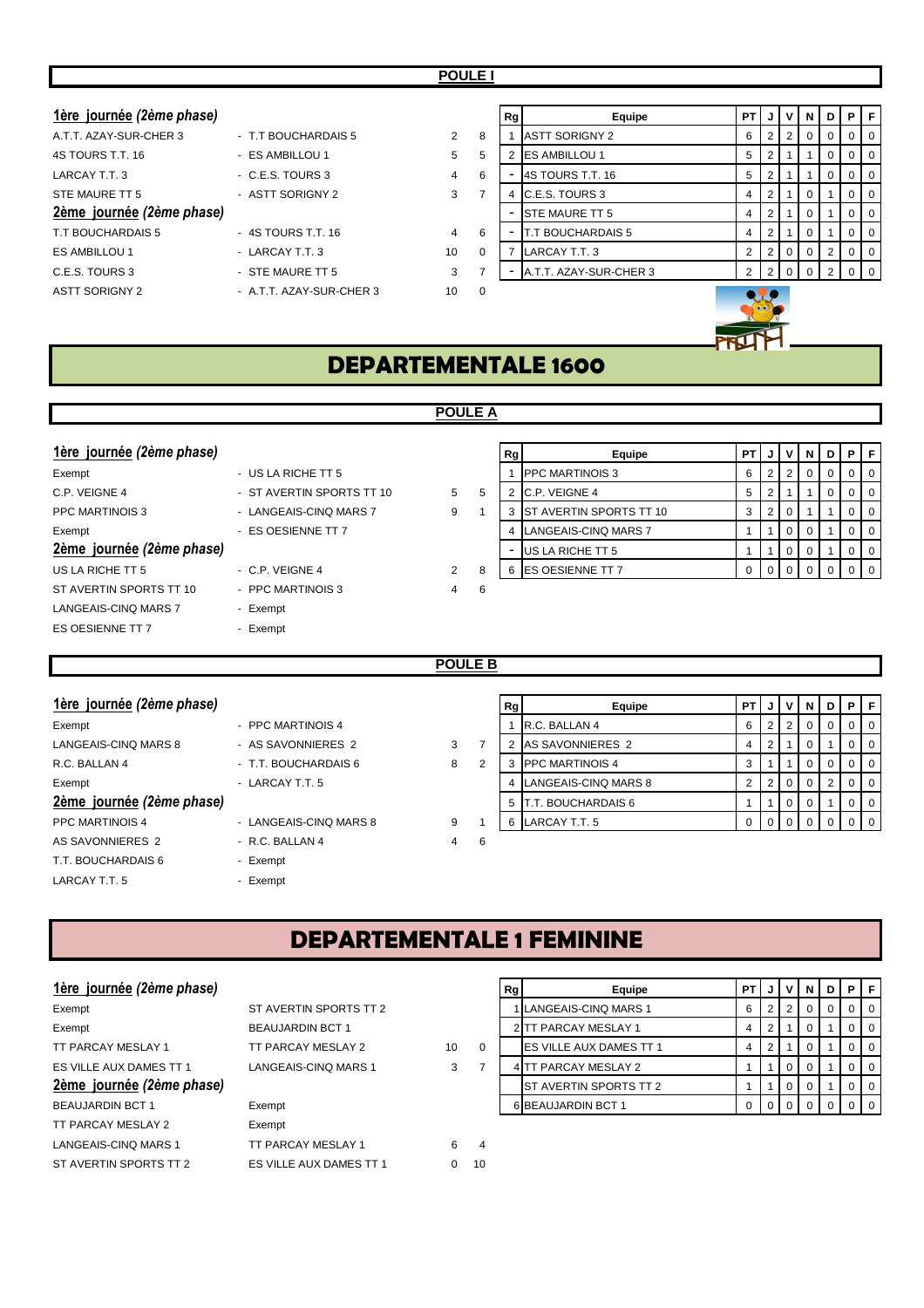# Pénalités financières

(d'après Règlement des Championnats par Equipes)

#### **N° Club, Equipe, Poule, Licence, Clt, Points (5,00€)**

#### *N° Licence erroné :*



1è journée (2ème phase) : 0498 Larçay TT 2 - 0478 AS Véretz TT 6 - 0307 Ste-Maure TT 5 2è journée (2ème phase) : 0002 4S Tours TT 16

#### *N° Equipe :*

1è journée (2ème phase) : 0464 TT Parçay-Meslay 2 - 0596 Langeais CM 4 - 0465 TT Benais 3 - 0349 TT Monts Artannes 3 - 0307 Ste-Maure 5 - 0729 Sorigny 2 - 2è journée (2ème phase) : 0132 TT Chinonais 6 - 0608 PL Paul Bert 4

#### **Litige composition équipe (5,00€)**

2è journée (2ème phase) : 0024 US Renaudine TT 5

#### **Equipe Incomplète (5,00€)**

1è journée (2ème phase) : 0002 4S Tours TT 13

2è journée (2ème phase) : 0709 TT Semblancéen 2 - 0004 CES Tours 3

#### **Forfait (10,00€)**

1è journée (2ème phase) : 0698 TTC Lochois 3 - 2è journée (2ème phase) : RS St-Cyr 4 (Jeunes - 0349 TT Monts Artannes 6

# **DEPARTEMENTALE 1 VETERANS**

#### **Poule A**

| 4ème journée             |                          |                |    |                           |           |                |                |              |                |         |                |
|--------------------------|--------------------------|----------------|----|---------------------------|-----------|----------------|----------------|--------------|----------------|---------|----------------|
| Exempt                   | <b>RS ST CYR/LOIRE 1</b> |                | Rg | Equipe                    | <b>PT</b> |                | V              | N            | D              | P       | l Fi           |
| C.S. LA MEMBROLLE TT 2   | <b>TT SEMBLANCEEN 1</b>  | 17<br>13       |    | <b>BEAUJARDIN BCT 1</b>   | 11        | 4              | 3              |              | $\overline{0}$ | 0       | <b>0</b>       |
| EP MARIGNY RILLY 1       | <b>BEAUJARDIN BCT 1</b>  | 11<br>19       |    | RS ST CYR/LOIRE 1         | 11        | 4              | 3              |              | $\overline{0}$ | 0       | $\overline{0}$ |
| 5ème journée             |                          |                |    | 3 IC.S. LA MEMBROLLE TT 2 | 8         | 4              | $\overline{2}$ | 0            | 2              | 0       | - 0            |
| <b>RS ST CYR/LOIRE 1</b> | C.S. LA MEMBROLLE TT 2   | 16<br>14       | 4  | EP MARIGNY RILLY 1        | 3         | 3 <sup>1</sup> | 0              | 0            | 3              | 0       | l 0            |
| <b>BEAUJARDIN BCT 1</b>  | Exempt                   |                | ۰  | <b>TT SEMBLANCEEN 1</b>   | 3         | 3 <sup>1</sup> | 0              | $\mathbf{0}$ | $\mathbf{3}$   | $0$   0 |                |
| TT SEMBLANCEEN 1         | EP MARIGNY RILLY 1       |                |    |                           |           |                |                |              |                |         |                |
|                          |                          |                |    |                           |           |                | 00             |              |                |         |                |
|                          |                          | <b>Poule B</b> |    |                           |           |                |                |              |                |         |                |
|                          |                          |                |    |                           |           |                |                |              |                |         |                |
| 4ème journée             |                          |                |    |                           |           |                |                |              |                |         |                |
| Exempt                   | US RENAUDINE TT 1        |                | Rg | Equipe                    | PT        |                | V              | N            | D              | PF      |                |
| C.S LA MEMBROLLE TT 1    | C.P. VEIGNE 1            | 18<br>12       |    | US RENAUDINE TT 1         | 10        | 4              | 3              | 0            |                | 0       | l 0            |
| T.T. BOUCHARDAIS 1       | ES OESIENNE TT 1         | <b>NP</b>      | 2  | <b>ES OESIENNE TT 1</b>   | 9         | 3              | 3              | $\mathbf{0}$ | 0              | 0       | $\overline{0}$ |
| 5ème journée             |                          |                | 3  | C.S LA MEMBROLLE TT 1     | 8         | 4              | $\overline{2}$ | 0            | 2              | 0       | $\overline{0}$ |
| US RENAUDINE TT 1        | C.S LA MEMBROLLE TT 1    | 17<br>13       | 4  | C.P. VEIGNE 1             | 3         | 3              | 0              | 0            | 3              | 0       | $\overline{0}$ |
| ES OESIENNE TT 1         | Exempt                   |                | 5  | <b>T.T. BOUCHARDAIS 1</b> | 2         | $\overline{2}$ | $\mathbf 0$    | $\mathbf{0}$ | $\overline{2}$ | 0       | $\overline{0}$ |
| C.P. VEIGNE 1            | T.T. BOUCHARDAIS 1       |                |    |                           |           |                |                |              |                |         |                |

# **CORPORATIF**

#### **DEPARTEMENTALE 1**

#### **3ème journée**

| AS BANQUE POPULAIRE VF 1 | - A.S.C. B.N.P. TOURS 1    | 10              | $\Omega$ |    |                          |           |   |                |                |   |     |     |
|--------------------------|----------------------------|-----------------|----------|----|--------------------------|-----------|---|----------------|----------------|---|-----|-----|
| Exempt                   | - AS BANQUE POPULAIRE VF 2 |                 |          |    |                          |           |   |                |                |   |     |     |
| Exempt                   | $-$ PRAXI1                 |                 |          | Rg | Equipe                   | <b>PT</b> | J | V <sub>1</sub> | N I            | D | PIF |     |
| 4ème journée             |                            |                 |          |    | AS BANQUE POPULAIRE VF 1 | 8         | 3 | 2              |                |   |     |     |
| Exempt                   | - AS BANQUE POPULAIRE VF 1 |                 |          |    | 2 A.S.C. B.N.P. TOURS 1  | 5         | 3 | $\overline{0}$ |                |   |     | - 0 |
| AS BANQUE POPULAIRE VF 2 | $-$ PRAXI1                 | <b>NP</b>       |          |    | 3 PRAXI1                 | 4         | 2 | $\overline{0}$ | 2 <sup>1</sup> |   |     | - 0 |
| A.S.C. B.N.P. TOURS 1    | - Exempt                   |                 |          | 4  | AS BANQUE POPULAIRE VF 2 | 3         | 2 |                |                |   |     |     |
| 5ème journée             |                            |                 |          |    |                          |           |   |                |                |   |     |     |
| AS BANQUE POPULAIRE VF 1 | - AS BANQUE POPULAIRE VF 2 | 10 <sup>°</sup> | $\Omega$ |    |                          |           |   |                |                |   |     |     |
| Exempt                   | - Exempt                   |                 |          |    |                          |           |   |                |                |   |     |     |
| PRAXI <sub>1</sub>       | - A.S.C. B.N.P. TOURS 1    | 5               | 5        |    |                          |           |   |                |                |   |     |     |

| Rg | Equipe                          | <b>PT</b> |   |   |  |  |
|----|---------------------------------|-----------|---|---|--|--|
|    | <b>AS BANQUE POPULAIRE VF 1</b> | 8         | ົ |   |  |  |
| 2  | IA.S.C. B.N.P. TOURS 1          |           |   | ົ |  |  |
| 3  | PRAXI <sub>1</sub>              |           |   |   |  |  |
|    | AS BANQUE POPULAIRE VF 2        | 3         |   |   |  |  |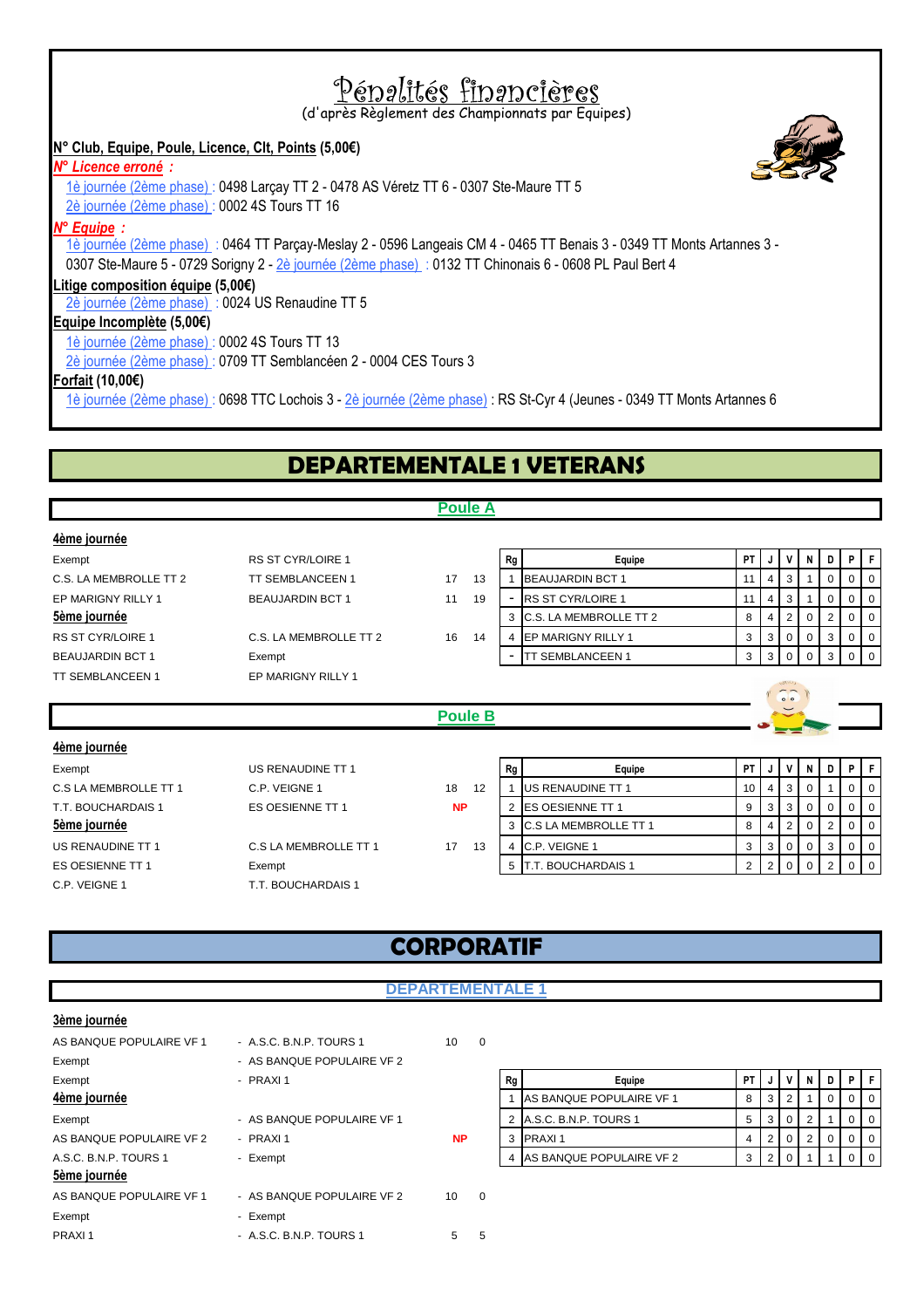| <u>3ème journée</u>      |                            |                         |                |    |                          |           |   |                |              |          |                |   |
|--------------------------|----------------------------|-------------------------|----------------|----|--------------------------|-----------|---|----------------|--------------|----------|----------------|---|
| KAMI <sub>1</sub>        | - CAISSE EPARGNE LC 1      | $\overline{2}$          | 8              |    |                          |           |   |                |              |          |                |   |
| Exempt                   | - A.S.P.T.T. TOURS 1       |                         |                |    |                          |           |   |                |              |          |                |   |
| <b>ICAR SYSTEMS 1</b>    | - ASC CHEMINEAU 1          | $\overline{2}$          | 8              | Rg | Equipe                   | PT.       |   | ٧              | N            | D        | P I            |   |
| 4ème journée             |                            |                         |                |    | <b>ASC CHEMINEAU 1</b>   | 10        | 4 | 3              | 0            |          | 0              |   |
| Exempt                   | - KAMI 1                   |                         |                |    | A.S.P.T.T. TOURS 1       | 10        | 4 | 3              | 0            |          | $\Omega$       |   |
| A.S.P.T.T. TOURS 1       | - ASC CHEMINEAU 1          | 3                       | 7              | 3  | CAISSE EPARGNE LC 1      | 8         | 4 | $\overline{2}$ | 0            | 2        | 0              |   |
| CAISSE EPARGNE LC 1      | - ICAR SYSTEMS 1           | 10                      | $\Omega$       | 4  | KAMI 1                   | 6         | 4 |                | 0            | 3        | 0              | O |
| <u>5ème journée</u>      |                            |                         |                |    | <b>ICAR SYSTEMS 1</b>    | 6         | 4 |                | $\mathbf{0}$ | 3        | $\overline{0}$ | C |
| KAMI <sub>1</sub>        | - A.S.P.T.T. TOURS 1       | 2                       | 8              |    |                          |           |   |                |              |          |                |   |
| <b>ICAR SYSTEMS 1</b>    | - Exempt                   |                         |                |    |                          |           |   |                |              |          |                |   |
| ASC CHEMINEAU 1          | - CAISSE EPARGNE LC 1      | 6                       | $\overline{4}$ |    |                          |           |   |                |              |          |                |   |
|                          |                            | <b>DEPARTEMENTALE 3</b> |                |    |                          |           |   |                |              |          |                |   |
| <u>3ème journée</u>      |                            |                         |                |    |                          |           |   |                |              |          |                |   |
| AS BANQUE POPULAIRE VF 3 | - A.S.C. B.N.P. TOURS 2    | 9                       | -1             |    |                          |           |   |                |              |          |                |   |
| Exempt                   | - AS BANQUE POPULAIRE VF 4 |                         |                |    |                          |           |   |                |              |          |                |   |
| AS CHU TOURS 1           | - ASC CHEMINEAU 2          | 6                       | 4              | Rg | Equipe                   | <b>PT</b> |   | $\mathsf{v}$   | N            | D        | PF             |   |
| 4ème journée             |                            |                         |                |    | AS BANQUE POPULAIRE VF 3 | 12        | 4 | 4              | 0            | $\Omega$ | $\Omega$       |   |
|                          |                            |                         |                |    |                          |           |   |                |              |          |                |   |

- 
- AS CHU TOURS 1 Exempt ASC CHEMINEAU 2 - A.S.C. B.N.P. TOURS 2 6 4
- Exempt AS BANQUE POPULAIRE VF 3 AS BANQUE POPULAIRE VF 4 - ASC CHEMINEAU 2  $\begin{array}{ccc} 4 & 6 \end{array}$
- AS BANQUE POPULAIRE VF 3 AS BANQUE POPULAIRE VF 4 8 2
	-
- -
- 

| _______                  |                            |   |  |                            |  |  |  |  |
|--------------------------|----------------------------|---|--|----------------------------|--|--|--|--|
| AS BANQUE POPULAIRE VF 4 | - ASC CHEMINEAU 2          | 4 |  | ASC CHEMINEAU 2            |  |  |  |  |
| A.S.C. B.N.P. TOURS 2    | - AS CHU TOURS 1           | 4 |  | A.S.C. B.N.P. TOURS 2      |  |  |  |  |
| 5ème journée             |                            |   |  | 5 AS BANQUE POPULAIRE VF 4 |  |  |  |  |
| AS BANQUE POPULAIRE VF 3 | - AS BANQUE POPULAIRE VF 4 |   |  |                            |  |  |  |  |
| AS CHU TOURS 1           | - Exempt                   |   |  |                            |  |  |  |  |



# **EQUIPES JEUNES**

|                              |                                |    | <b>Poule A</b> |                |                              |                |                |                |             |                |              |                |
|------------------------------|--------------------------------|----|----------------|----------------|------------------------------|----------------|----------------|----------------|-------------|----------------|--------------|----------------|
| 1ère journée (2ème phase)    |                                |    |                | Rg             | Equipe                       | <b>PT</b>      | J              | ۷              | N           | D              | P            | F.             |
| <b>RS ST CYR/LOIRE 1</b>     | $-4S$ TOURS T.T. 1             | 5  | 13             |                | 4S TOURS T.T. 1              | 6              | $\overline{2}$ | $\overline{2}$ | 0           | 0              | 0            | 0              |
| TT MONTS ARTANNES 1          | - U.S.E. AVOINE-BEAUMONT 1     | 10 | 8              | $\overline{2}$ | <b>ITT MONTS ARTANNES 1</b>  | 4              | 2              |                | 0           |                | 0            | $\mathbf 0$    |
| 2ème journée (2ème phase)    |                                |    |                |                | <b>RS ST CYR/LOIRE 1</b>     | 4              | $\overline{2}$ | $\overline{1}$ | 0           |                | 0            | $\mathsf 0$    |
| U.S.E. AVOINE-BEAUMONT 1     | - RS ST CYR/LOIRE 1            | 6  | 12             | 4              | U.S.E. AVOINE-BEAUMONT 1     | $\overline{2}$ | $\overline{2}$ | $\mathbf 0$    | $\mathbf 0$ | 2              | 0            | $\overline{0}$ |
| 4S TOURS T.T. 1              | - TT MONTS ARTANNES 1          | 15 | 3              |                |                              |                |                |                |             |                |              |                |
|                              |                                |    | <b>Poule B</b> |                |                              |                |                |                |             |                |              |                |
| 1ère journée (2ème phase)    |                                |    |                | Rg             | Equipe                       | PT             | J              | V              | N           | D              | P            | F              |
| U.S. CHAMBRAY-LES-TOURS 1    | - PPC MARTINOIS 1              | 8  | 10             |                | Entente OESIENNE-PAUL BERT 1 | 6              | $\overline{2}$ | $\overline{2}$ | 0           | 0              | 0            | $\mathbf 0$    |
| Entente OESIENNE-PAUL BERT 1 | - A.S MONTLOUIS/LOIRE 1        | 10 | 8              | 2              | A.S MONTLOUIS/LOIRE 1        | 4              | $\overline{2}$ |                | $\Omega$    |                | 0            | $\Omega$       |
| 2ème journée (2ème phase)    |                                |    |                |                | <b>PPC MARTINOIS 1</b>       | 4              | $\overline{2}$ |                | 0           |                | 0            | $\mathbf 0$    |
| A.S MONTLOUIS/LOIRE 1        | - U.S. CHAMBRAY-LES-TOURS 1    | 14 |                | 4              | U.S. CHAMBRAY-LES-TOURS 1    | $\overline{2}$ | $\overline{2}$ | $\Omega$       | $\Omega$    | $\overline{2}$ | $\mathbf{0}$ | $\Omega$       |
| PPC MARTINOIS 1              | - Entente OESIENNE-PAUL BERT 1 | 4  | 14             |                |                              |                |                |                |             |                |              |                |
|                              |                                |    | <b>Poule C</b> |                |                              |                |                |                |             |                |              |                |
| 1ère journée (2ème phase)    |                                |    |                | Rg             | Equipe                       | PT             | J              | ٧              | N           | D              | P            | F.             |
| <b>TT CHINONAIS 1</b>        | $-4S$ TOURS T.T. 2             | 9  | 9              |                | 4S TOURS T.T. 2              | 5              | 2              |                |             | 0              | 0            | $\mathbf 0$    |
| <b>RS ST CYR/LOIRE 2</b>     | - ST AVERTIN SPORTS TT 1       | 9  | 9              |                | ST AVERTIN SPORTS TT 1       | 5              | 2              |                |             | 0              | 0            | $\mathbf 0$    |
| 2ème journée (2ème phase)    |                                |    |                | 3              | <b>TT CHINONAIS 1</b>        | 3              | 2              | $\mathbf 0$    |             |                | $\mathbf{0}$ | $\mathbf 0$    |
| ST AVERTIN SPORTS TT 1       | - TT CHINONAIS 1               | 12 | 6              |                | RS ST CYR/LOIRE 2            | 3              | 2              | $\Omega$       |             |                | $\mathbf{0}$ | $\Omega$       |
| 4S TOURS T.T. 2              | - RS ST CYR/LOIRE 2            | 17 |                |                |                              |                |                |                |             |                |              |                |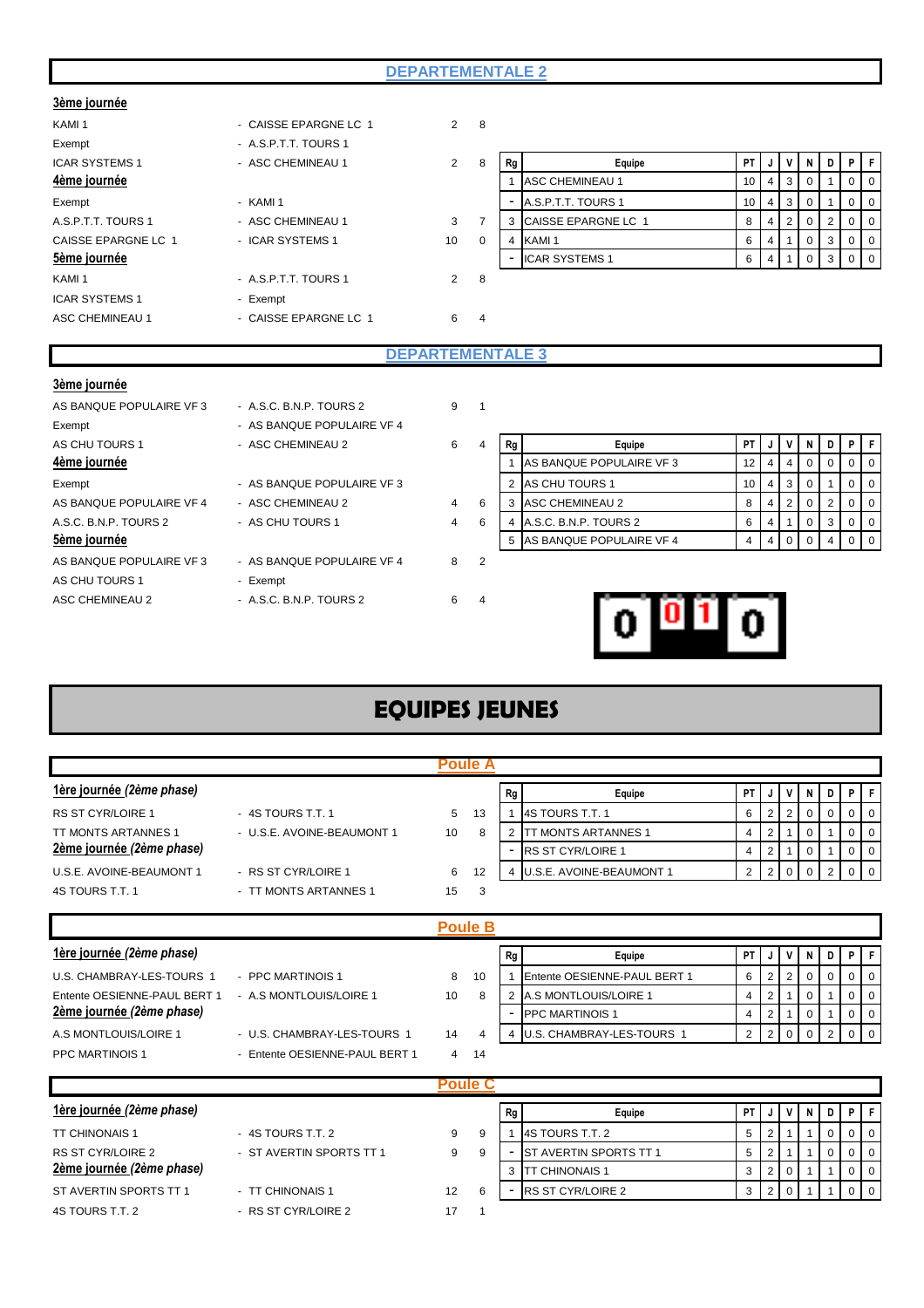|                                                    |                                              | <b>Poule D</b>       |                                                   |                |                              |                                  |                        |                |                            |                             |
|----------------------------------------------------|----------------------------------------------|----------------------|---------------------------------------------------|----------------|------------------------------|----------------------------------|------------------------|----------------|----------------------------|-----------------------------|
| <u>1ère journée (2ème phase)</u>                   |                                              |                      | Rg<br>Equipe                                      | PT             | J                            | V                                | N                      | D              | P                          | $\mathsf F$                 |
| TT BLERE V.C. 1                                    | - LARCAY T.T. 1                              | 12<br>6              | TT BLERE V.C. 1<br>$\mathbf{1}$                   | 6              | $\sqrt{2}$                   | $\sqrt{2}$                       | $\mathbf 0$            | $\mathbf 0$    | $\pmb{0}$                  | $\mathbf 0$                 |
| A.S. FONDETTES 1                                   | - ES RIDELLOIS TT 1                          | 10<br>8              | $\overline{2}$<br>A.S. FONDETTES 1                | 5              | $\overline{2}$               | $\overline{1}$                   | $\mathbf{1}$           | 0              | $\pmb{0}$                  | $\mathbf 0$                 |
| 2ème journée (2ème phase)                          |                                              |                      | LARCAY T.T. 1<br>3                                | 3              | $\overline{2}$               | $\mathbf 0$                      | $\mathbf{1}$           | $\mathbf{1}$   | $\pmb{0}$                  | $\overline{0}$              |
| ES RIDELLOIS TT 1                                  | - TT BLERE V.C. 1                            | 5<br>13              | ES RIDELLOIS TT 1<br>$\overline{4}$               | $\overline{2}$ | $\overline{2}$               | $\mathbf 0$                      | $\mathbf 0$            | $\overline{2}$ | $\mathbf 0$                | $\mathbf 0$                 |
| LARCAY T.T. 1                                      | - A.S. FONDETTES 1                           | 9<br>9               |                                                   |                |                              |                                  |                        |                |                            |                             |
|                                                    |                                              | <b>Poule E</b>       |                                                   |                |                              |                                  |                        |                |                            |                             |
| 1ère journée (2ème phase)                          |                                              |                      | Equipe                                            | PT             | J                            | V                                | N                      | D              | P                          | F                           |
| 4S TOURS T.T. 3                                    | - A.C. AMBOISE 1                             | 10<br>8              | Rg<br>ES VILLE AUX DAMES TT 1<br>$\mathbf{1}$     | 6              | $\sqrt{2}$                   | $\overline{2}$                   | $\mathbf 0$            | $\mathbf 0$    | $\pmb{0}$                  | $\mathbf 0$                 |
| ES VILLE AUX DAMES TT 1                            | - A.S MONTLOUIS/LOIRE 2                      | 11<br>$\overline{7}$ | 4S TOURS T.T. 3                                   | 6              | $\overline{2}$               | $\sqrt{2}$                       | $\mathbf 0$            | $\mathbf 0$    | $\pmb{0}$                  | $\mathbf 0$                 |
| 2ème journée (2ème phase)                          |                                              |                      | A.S MONTLOUIS/LOIRE 2<br>3                        | 2              | $\sqrt{2}$                   | $\mathbf 0$                      | $\mathbf 0$            | $\overline{c}$ | 0                          | $\mathbf 0$                 |
| A.S MONTLOUIS/LOIRE 2                              | - 4S TOURS T.T. 3                            | 14<br>4              | A.C. AMBOISE 1                                    | $\overline{2}$ | $\overline{2}$               | $\mathbf 0$                      | $\mathbf 0$            | $\overline{2}$ | $\mathsf 0$                | $\mathbf 0$                 |
| A.C. AMBOISE 1                                     | - ES VILLE AUX DAMES TT 1                    | 10<br>8              |                                                   |                |                              |                                  |                        |                |                            |                             |
|                                                    |                                              | <b>Poule F</b>       |                                                   |                |                              |                                  |                        |                |                            |                             |
|                                                    |                                              |                      |                                                   |                |                              |                                  |                        |                |                            |                             |
| 1ère journée (2ème phase)                          |                                              |                      | Rg<br>Equipe                                      | PT             | J                            | V                                | N                      | D              | P                          | F                           |
| <b>TT CHINONAIS 2</b>                              | - TT CORMERY-TRUYES 1                        | 13<br>5              | TT CORMERY-TRUYES 1<br>$\mathbf{1}$               | 6              | $\overline{2}$               | $\overline{2}$                   | $\mathbf 0$            | $\mathbf 0$    | $\mathbf 0$                | $\mathbf 0$                 |
| TT MONTS ARTANNES 2<br>2ème journée (2ème phase)   | - TT PARCAY MESLAY 1                         | 15<br>3              | <b>TT CHINONAIS 2</b><br>2<br>TT PARCAY MESLAY 1  | 4<br>4         | $\overline{2}$<br>$\sqrt{2}$ | $\overline{1}$<br>$\overline{1}$ | $\pmb{0}$<br>$\pmb{0}$ | 1<br>1         | $\mathsf 0$<br>$\mathbf 0$ | $\mathbf{0}$<br>$\mathbf 0$ |
| TT PARCAY MESLAY 1                                 | - TT CHINONAIS 2                             | 12<br>6              | $\overline{4}$<br><b>TT MONTS ARTANNES 2</b>      | $\overline{2}$ | $\overline{2}$               | $\mathbf 0$                      | $\mathbf 0$            | $\overline{2}$ | $\mathbf 0$                | $\mathbf 0$                 |
| TT CORMERY-TRUYES 1                                | - TT MONTS ARTANNES 2                        | 14<br>4              |                                                   |                |                              |                                  |                        |                |                            |                             |
|                                                    |                                              |                      |                                                   |                |                              |                                  |                        |                |                            |                             |
|                                                    |                                              | <b>Poule G</b>       |                                                   |                |                              |                                  |                        |                |                            |                             |
| 1ère journée (2ème phase)                          |                                              |                      | Rg<br>Equipe                                      | PT             | J                            | V                                | N                      | D              | P                          | F                           |
| TT JOUE LES TOURS 1                                | - RS ST CYR/LOIRE 3                          | 17<br>$\mathbf{1}$   | US RENAUDINE TT 1<br>$\mathbf{1}$                 | 4              | $\overline{2}$               | $\overline{1}$                   | $\mathbf 0$            | 1              | $\mathbf 0$                | $\mathbf 0$                 |
| US RENAUDINE TT 1                                  | - A.T.T. AZAY-SUR-CHER 1                     | 15<br>3              | RS ST CYR/LOIRE 3                                 | 4              | $\overline{2}$               | $\overline{1}$                   | $\mathbf 0$            |                | $\mathbf 0$                | $\mathbf 0$                 |
| 2ème journée (2ème phase)                          |                                              |                      | <b>TT JOUE LES TOURS 1</b><br>3                   | 3              | 1                            | $\mathbf{1}$                     | $\mathbf 0$            | $\mathbf 0$    | $\mathbf 0$                | $\mathbf 0$                 |
| A.T.T. AZAY-SUR-CHER 1<br><b>RS ST CYR/LOIRE 3</b> | - TT JOUE LES TOURS 1<br>- US RENAUDINE TT 1 | <b>NP</b><br>6<br>12 | $\overline{4}$<br>A.T.T. AZAY-SUR-CHER 1          | $\mathbf{1}$   | $\mathbf{1}$                 | $\mathbf 0$                      | $\mathbf 0$            |                | $\mathbf 0$                | $\mathbf 0$                 |
|                                                    |                                              |                      |                                                   |                |                              |                                  |                        |                |                            |                             |
|                                                    |                                              | <b>Poule H</b>       |                                                   |                |                              |                                  |                        |                |                            |                             |
| 1ère journée (2ème phase)                          |                                              |                      | Equipe<br>Rg                                      | PT             |                              | ٧                                | N                      | D              | P                          | F.                          |
| RS ST CYR/LOIRE 4                                  | - TT SEMBLANCEEN 1                           | 17<br>1              | A.S. FONDETTES 2<br>$\overline{1}$                | 6              | $\overline{2}$               | $\overline{2}$                   | $\mathbf 0$            | $\Omega$       | $\mathbf 0$                | $\overline{0}$              |
| A.S. FONDETTES 2                                   | - A.T.T. AZAY-SUR-CHER 2                     | 11<br>7              | A.T.T. AZAY-SUR-CHER 2<br>2                       | 4              | $\overline{2}$               | $\overline{1}$                   | $\mathbf 0$            | 1              | 0                          | $\overline{0}$              |
| 2ème journée (2ème phase)                          |                                              |                      | <b>RS ST CYR/LOIRE 4</b><br>3<br>TT SEMBLANCEEN 1 | 3              | $\overline{2}$               | $\overline{1}$                   | $\mathbf 0$            | 0              |                            | $0$   1                     |
| A.T.T. AZAY-SUR-CHER 2<br>TT SEMBLANCEEN 1         | - RS ST CYR/LOIRE 4<br>- A.S. FONDETTES 2    | F<br>18<br>8<br>10   | $\overline{\mathbf{4}}$                           | 2              | $\overline{2}$               | $\mathbf 0$                      | $\mathbf 0$            | 2              |                            | $0 \quad 0$                 |
|                                                    |                                              |                      |                                                   |                |                              |                                  |                        |                |                            |                             |
|                                                    |                                              | <b>Poule</b>         |                                                   |                |                              |                                  |                        |                |                            |                             |
| 1ère journée (2ème phase)                          |                                              |                      | Equipe<br>Rg                                      | PT             | J                            | V                                | N                      | D              | P                          | F                           |
| US LA RICHE TT 1                                   | - TT CORMERY-TRUYES 2                        | 9<br>9               | US LA RICHE TT 1<br>$\mathbf{1}$                  | 5              | $\overline{2}$               | $\mathbf{1}$                     |                        | 0              | $\mathbf 0$                | $\mathbf 0$                 |
| TT MONTS ARTANNES 3                                | - ST AVERTIN SPORTS TT 2                     | 12<br>6              | TT CORMERY-TRUYES 2                               | 5              | $\overline{2}$               | $\overline{1}$                   | 1                      | 0              | 0                          | $\mathbf 0$                 |
| 2ème journée (2ème phase)                          |                                              |                      | TT MONTS ARTANNES 3<br>3                          | 4              | 2                            | $\overline{1}$                   | 0                      | 1              | 0                          | $\overline{0}$              |
| ST AVERTIN SPORTS TT 2                             | - US LA RICHE TT 1                           | 8<br>10              | ST AVERTIN SPORTS TT 2<br>$\overline{4}$          | $\overline{2}$ | $\overline{2}$               | $\mathbf 0$                      | $\mathbf 0$            | 2              | $\overline{0}$             | $\overline{0}$              |
| TT CORMERY-TRUYES 2                                | - TT MONTS ARTANNES 3                        | 7<br>11              |                                                   |                |                              |                                  |                        |                |                            |                             |
|                                                    |                                              | <b>Poule J</b>       |                                                   |                |                              |                                  |                        |                |                            |                             |
| 1ère journée (2ème phase)                          |                                              |                      | Rg<br>Equipe                                      | PT             | J                            | V                                | N                      | D              | P                          | $\mathsf F$                 |
| U.S. CHAMBRAY-LES-TOURS 2                          | - LARCAY T.T. 2                              | 5<br>13              | LANGEAIS-CINQ MARS 1<br>$\mathbf{1}$              | 6              | $\overline{2}$               | $\overline{c}$                   | $\mathbf 0$            | 0              | $\mathbf 0$                | $\mathbf 0$                 |
| LANGEAIS-CINQ MARS 1                               | - ES RIDELLOIS TT 2                          | 14<br>4              | ES RIDELLOIS TT 2<br>$\overline{2}$               | 4              | $\sqrt{2}$                   | $\mathbf{1}$                     | $\mathbf 0$            | 1              | $\overline{0}$             | $\overline{0}$              |
| 2ème journée (2ème phase)                          |                                              |                      | U.S. CHAMBRAY-LES-TOURS 2                         | 4              | $\overline{2}$               | $\overline{1}$                   | 0                      | 1              | $\overline{0}$             | $\overline{0}$              |
| ES RIDELLOIS TT 2                                  | - U.S. CHAMBRAY-LES-TOURS 2                  | 7<br>11              | LARCAY T.T. 2<br>$\overline{\mathbf{4}}$          | $\overline{2}$ | $\overline{2}$               | $\mathbf 0$                      | $\mathbf 0$            | $\overline{2}$ | $\overline{0}$             | $\overline{0}$              |
| LARCAY T.T. 2                                      | - LANGEAIS-CINQ MARS 1                       | 2<br>16              |                                                   |                |                              |                                  |                        |                |                            |                             |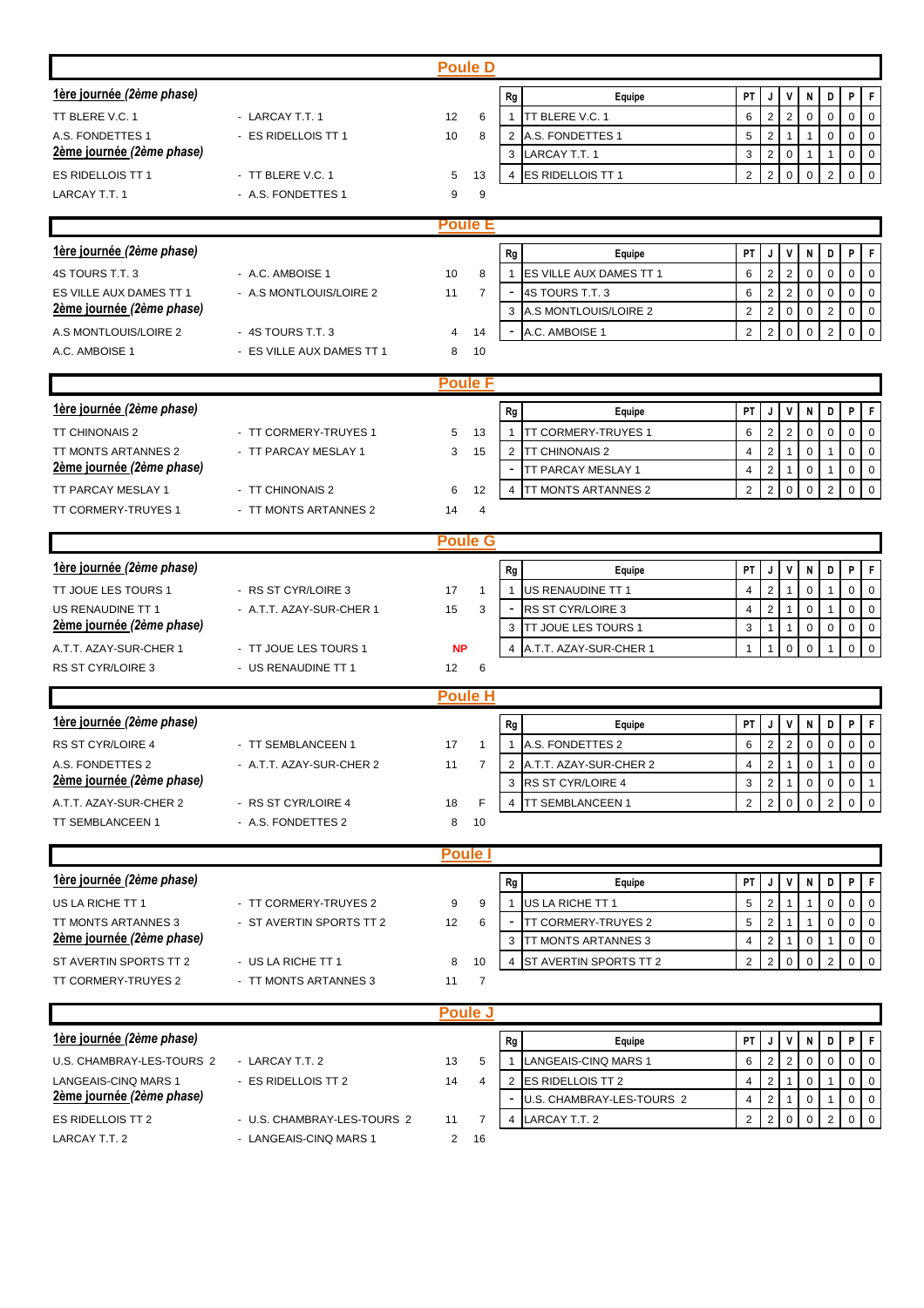|                                  |                           | Poule K              |                                                   |                                                                                                                 |
|----------------------------------|---------------------------|----------------------|---------------------------------------------------|-----------------------------------------------------------------------------------------------------------------|
| <u>1ère journée (2ème phase)</u> |                           |                      | Equipe<br>Rg                                      | P<br>V<br>I F<br><b>PT</b><br>J<br>N<br>D                                                                       |
| 4S TOURS T.T. 4                  | - CS LA MEMBROLLE TT 1    | 17<br>1              | $\mathbf{1}$<br>4S TOURS T.T. 4                   | $\overline{2}$<br>$\overline{2}$<br>$\pmb{0}$<br>$\mathbf 0$<br>6<br>$\mathbf 0$<br>0                           |
| <b>AS SAVONNIERES 1</b>          | - A.S MONTLOUIS/LOIRE 3   | 11<br>$\overline{7}$ | AS SAVONNIERES 1                                  | $\overline{2}$<br>$\overline{2}$<br>$\mathbf 0$<br>$\mathbf 0$<br>6<br>$\Omega$<br>$\Omega$                     |
| <u>2ème journée (2ème phase)</u> |                           |                      | CS LA MEMBROLLE TT 1<br>3                         | $\sqrt{2}$<br>$\overline{2}$<br>$\mathbf 0$<br>$\mathbf 0$<br>$\overline{2}$<br>$\mathbf 0$<br>$\mathbf 0$      |
| A.S MONTLOUIS/LOIRE 3            | - 4S TOURS T.T. 4         | $\mathbf 0$<br>18    | $\overline{\phantom{a}}$<br>A.S MONTLOUIS/LOIRE 3 | $\mathbf 0$<br>$\overline{2}$<br>$\overline{2}$<br>$\mathbf 0$<br>$\Omega$<br>$\overline{2}$<br>$\mathbf 0$     |
| CS LA MEMBROLLE TT 1             | - AS SAVONNIERES 1        | 5<br>13              |                                                   |                                                                                                                 |
|                                  |                           | Poule L              |                                                   |                                                                                                                 |
| 1ère journée (2ème phase)        |                           |                      | Rg<br>Equipe                                      | PT<br>V<br>N<br>P<br>F<br>J<br>D                                                                                |
| TT JOUE LES TOURS 2              | - RS ST CYR/LOIRE 5       | 10<br>8              | TT JOUE LES TOURS 2<br>$\mathbf{1}$               | $\sqrt{2}$<br>$\mathbf 2$<br>$\mathbf 0$<br>0<br>$\pmb{0}$<br>$\mathbf 0$<br>6                                  |
| ES VILLE AUX DAMES TT 2          | - 4S TOURS T.T. 5         | 9<br>9               | RS ST CYR/LOIRE 5<br>$\overline{2}$               | $\overline{2}$<br>$\overline{1}$<br>$\mathbf 0$<br>$\mathbf 0$<br>$\mathbf 0$<br>$\overline{4}$<br>$\mathbf{1}$ |
| 2ème journée (2ème phase)        |                           |                      | 3<br>ES VILLE AUX DAMES TT 2                      | $\overline{2}$<br>3<br>$\mathbf 0$<br>$\mathbf{1}$<br>$\mathbf 0$<br>$\mathbf 0$<br>1                           |
| 4S TOURS T.T. 5                  | - TT JOUE LES TOURS 2     | 4<br>14              | 4S TOURS T.T. 5                                   | $\overline{2}$<br>$\mathbf 0$<br>3<br>$\mathbf 0$<br>$\mathbf 0$<br>$\overline{1}$                              |
| RS ST CYR/LOIRE 5                | - ES VILLE AUX DAMES TT 2 | 5<br>13              |                                                   |                                                                                                                 |
|                                  |                           |                      |                                                   |                                                                                                                 |
|                                  |                           | <b>Poule M</b>       |                                                   |                                                                                                                 |
| 1ère journée (2ème phase)        |                           |                      | Rg<br>Equipe                                      | <b>PT</b><br>$\mathbf v$<br>N<br>D<br>P<br>F<br>J                                                               |
| TT JOUE LES TOURS 3              | - LARCAY T.T. 3           | $\overline{2}$<br>16 | TT JOUE LES TOURS 3                               | $\overline{2}$<br>$\Omega$<br>$\mathbf 0$<br>$\mathbf{1}$<br>$\Omega$<br>4                                      |
| AS SAVONNIERES 2                 | - RS ST CYR/LOIRE 6       | <b>NP</b>            | AS SAVONNIERES 2<br>2                             | 3<br>$\mathbf{1}$<br>$\mathbf{1}$<br>$\mathbf 0$<br>$\mathbf 0$<br>$\mathbf 0$<br>$\mathbf 0$                   |
| 2ème journée (2ème phase)        |                           |                      | RS ST CYR/LOIRE 6                                 | 3<br>$\mathbf{1}$<br>$\mathbf 0$<br>$\mathbf 0$<br>$\mathbf 0$<br>$\mathbf 0$<br>$\mathbf{1}$                   |
| RS ST CYR/LOIRE 6                | - TT JOUE LES TOURS 3     | 12<br>6              | $\overline{4}$<br>LARCAY T.T. 3                   | $\overline{2}$<br>2<br>$\mathbf 0$<br>$\overline{2}$<br>$\mathbf 0$<br>$\mathbf 0$<br>$\Omega$                  |
| LARCAY T.T. 3                    | - AS SAVONNIERES 2        | 5<br>13              |                                                   |                                                                                                                 |
|                                  |                           | <b>Poule N</b>       |                                                   |                                                                                                                 |
| 1ère journée (2ème phase)        |                           |                      | Rg<br>Equipe                                      | P<br>$\mathsf F$<br><b>PT</b><br>V<br>N<br>D<br>J                                                               |
| <b>ASTT CHEMILLE/DEME 1</b>      | - A.C. AMBOISE 2          | 18<br>0              | A.C. AMBOISE 2<br>$\mathbf{1}$                    | $\overline{2}$<br>$\overline{2}$<br>$\pmb{0}$<br>6<br>$\mathbf 0$<br>$\mathbf 0$<br>$\overline{0}$              |
| LANGEAIS-CINQ MARS 2             | - TTC du LOCHOIS 1        | 9<br>9               | TTC du LOCHOIS 1<br>$\overline{2}$                | $\overline{2}$<br>$\Omega$<br>$\mathsf 0$<br>$\mathbf 0$<br>5<br>$\overline{1}$<br>$\mathbf{1}$                 |
| 2ème journée (2ème phase)        |                           |                      | LANGEAIS-CINQ MARS 2<br>3                         | 3<br>2<br>$\mathbf 0$<br>$\mathbf 0$<br>$\mathbf 0$<br>$\mathbf{1}$<br>1                                        |
| TTC du LOCHOIS 1                 | - ASTT CHEMILLE/DEME 1    | 10<br>8              | $\overline{4}$<br><b>ASTT CHEMILLE/DEME 1</b>     | $\overline{2}$<br>$\mathsf 0$<br>$\overline{2}$<br>$\Omega$<br>$\Omega$<br>$\overline{2}$<br>$\Omega$           |
| A.C. AMBOISE 2                   | - LANGEAIS-CINQ MARS 2    | 16<br>$\overline{2}$ |                                                   |                                                                                                                 |
|                                  |                           | <b>Poule O</b>       |                                                   |                                                                                                                 |
| 1ère journée (2ème phase)        |                           |                      | Rg<br>Equipe                                      | V<br>P<br>F<br>PT<br>J<br>N<br>D                                                                                |
| TT JOUE LES TOURS 4              | - LARCAY T.T. 4           | 18<br>0              | TT JOUE LES TOURS 4<br>$\mathbf{1}$               | $\mathbf 2$<br>$\overline{2}$<br>6<br>$\mathbf 0$<br>0<br>$\mathbf 0$<br>$\mathbf 0$                            |
| ES VILLE AUX DAMES TT 3          | - TT CASTELVALERIE 1      | 4<br>14              | ES VILLE AUX DAMES TT 3<br>$\overline{2}$         | $\sqrt{2}$<br>$\overline{1}$<br>$\mathbf 0$<br>$\mathbf 0$<br>$\mathbf 0$<br>$\overline{4}$<br>$\mathbf{1}$     |
| 2ème journée (2ème phase)        |                           |                      | TT CASTELVALERIE 1                                | $\sqrt{2}$<br>$\mathsf 0$<br>$\mathbf 0$<br>$\overline{4}$<br>$\overline{1}$<br>$\mathbf 0$<br>1                |
| TT CASTELVALERIE 1               | - TT JOUE LES TOURS 4     | 13<br>5              | $\overline{4}$<br><b>LARCAY T.T. 4</b>            | $\overline{2}$<br>$\overline{0}$<br>2<br>$\mathbf 0$<br>$\Omega$<br>$\overline{2}$<br>$\mathbf 0$               |



LARCAY T.T. 4  $\qquad \qquad$  - ES VILLE AUX DAMES TT 3  $\qquad \qquad$  17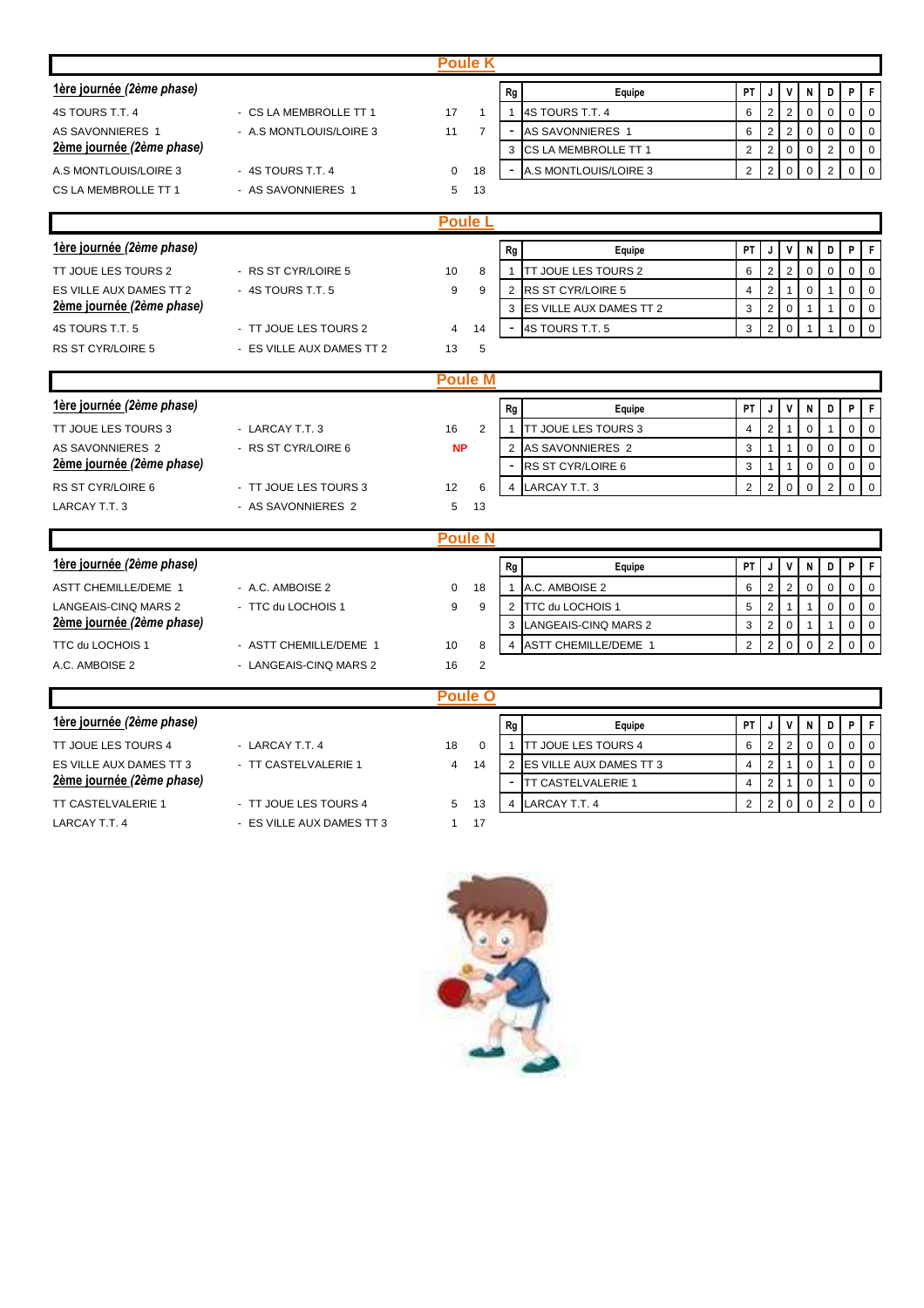# RESULTATS DES FINALES FEDERALES PAR CLASSEMENT du Vendredi 12 Janvier 2018

# FEMININES

### Tableau F 5 : classées 5 (compris entre 500 & 599 pts)

|   |         | 3726469 MICHEL Celya     | TT Joué-lès-Tours             | M <sub>2</sub> | 5 | 599 |
|---|---------|--------------------------|-------------------------------|----------------|---|-----|
| 2 | 372293  | <b>ITILMANT Sandrine</b> | <b>4S Tours TT</b>            | V <sub>1</sub> | 5 | 593 |
|   |         | 3724610 SUNN Pascale     | <b>PPC Martinois</b>          | V <sub>1</sub> | 5 | 520 |
|   |         | 3727518 GARCIA Eléna     | <b>ATT Langeais Cing Mars</b> | V <sub>1</sub> | 5 | 502 |
|   | 3725827 | ' IADAM Florine          | TT Joué-lès-Tours             | <b>B2</b>      | 5 | 523 |

# Tableau F 7 : classées 6 & 7 (compris entre 600 & 799 points)

|  | 3724680 COGNAULT Elsa      | TT Joué-lès-Tours             | <b>B2</b>      | 6 | 651 |
|--|----------------------------|-------------------------------|----------------|---|-----|
|  | 3725749 BERARD Elyne       | TT Joué-lès-Tours             | M <sub>1</sub> | 6 | 696 |
|  | 3 3724226 DARES Livia      | <b>St-Avertin Sports TT</b>   | $\mathbf{C}$   | 6 | 686 |
|  | 3723186 GUNE Angélique     | TT Joué-lès-Tours             | $\sim$         | 6 | 607 |
|  | 4520716 GAGNEPAIN Caroline | <b>ATT Langeais Cing Mars</b> | V <sub>1</sub> |   | 780 |

# Tableau F 9 : classées 8 & 9 (compris entre 800 & 999 ppoints)

|  | <b>AIL</b><br>, , | ЭIL<br>Marie<br><b>GANE</b><br>- 17<br>⊇N.<br>. . | Sports<br>.<br>τıι<br>wer<br>יור |  | റെ<br>ぃ◡ |
|--|-------------------|---------------------------------------------------|----------------------------------|--|----------|
|  |                   |                                                   |                                  |  |          |

# Tableau F 12 : classées 10, 11 & 12 (compris entre 1000 & 1299 pts)

|        | 3724070 IRAKOTOBE Aliénor | Joué-lès-Tours              | rn. | 10 | 1228 |
|--------|---------------------------|-----------------------------|-----|----|------|
| 363981 | <b>IARGOULON Amandine</b> | <sup>-</sup> Joué-lès-Tours |     |    | 1125 |
|        | 3719622 ITALL Lucile      | IRS St-Cvr/Loire            |     |    | 1170 |



### FINALES FEDERALES PAR CLASSEMENT ECHELON REGIONAL Dimanche 13 Mai 2018

A Joué-lès-Tours : tableaux F5 - F9 - H12 - H15

A St-Cyr en Val (45) : tableaux F7 - F12 - H8 - H10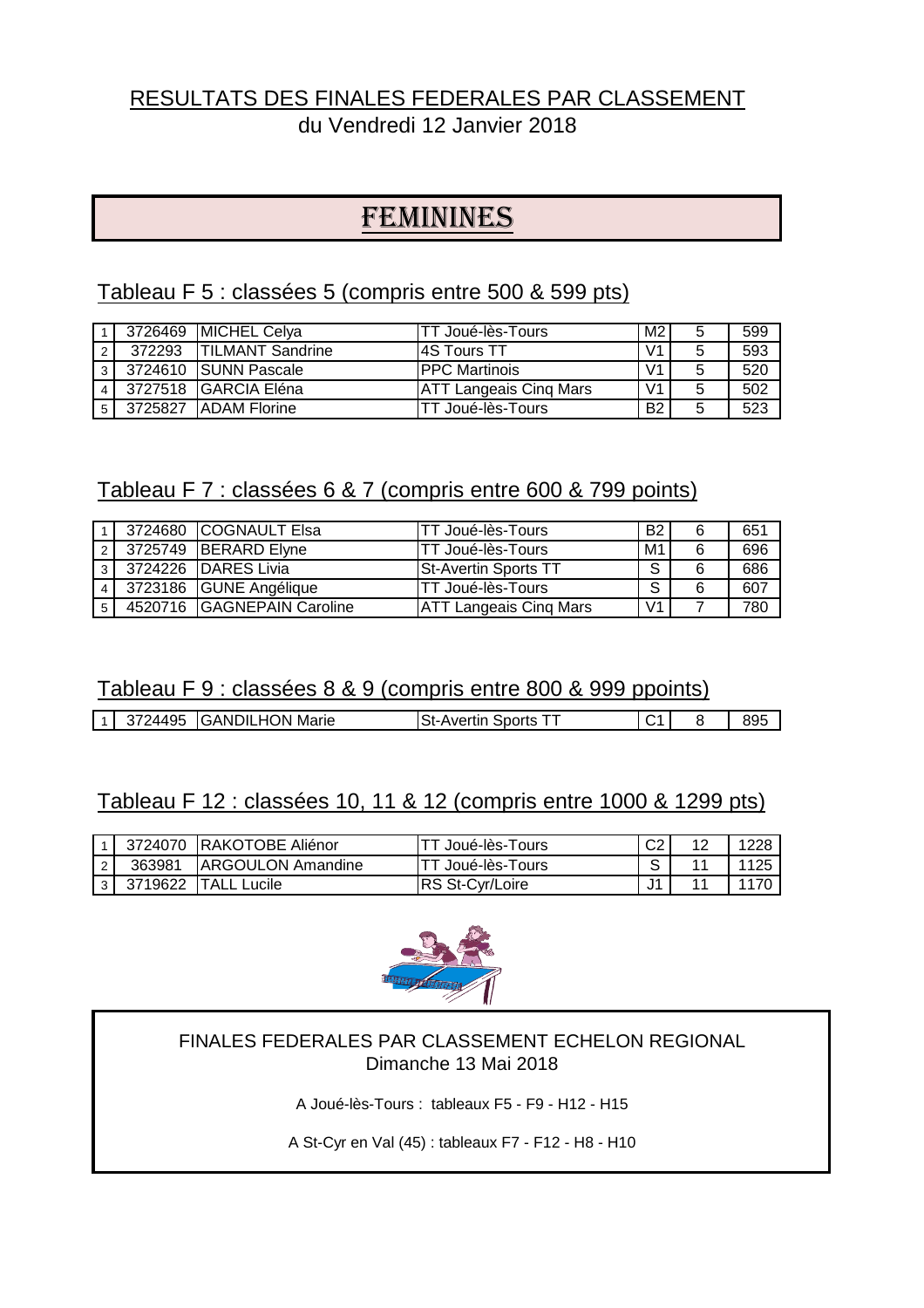# **MASCULINS**

# Tableau H 8 : classés 5, 6, 7 & 8 (compris entre 500 & 899 pts)

| $\mathbf{1}$             | 3721764 | <b>COGNAULT Samuel</b>       | TT Joué-lès-Tours             | M1                       | 8              | 810              |
|--------------------------|---------|------------------------------|-------------------------------|--------------------------|----------------|------------------|
| $\overline{c}$           | 3724557 | <b>ADAM Lois</b>             | TT Joué-lès-Tours             | M <sub>1</sub>           | $\overline{7}$ | 736              |
| 3                        | 3725207 | <b>RIBY Thierry</b>          | <b>ASTT Castelvalérie</b>     | V <sub>1</sub>           | 8              | 879              |
| 4                        | 3727776 | <b>PINEL Gatien</b>          | TT Joué-lès-Tours             | M1                       | 6              | 632              |
| 5                        | 3725892 | <b>MOREL GONZALES Matteo</b> | 4S Tours TT                   | <b>B2</b>                | $\overline{6}$ | 666              |
| 6                        | 3725661 | <b>DESJOUIS Frédéric</b>     | US Genillé TT                 | $\overline{V}$           | $\overline{7}$ | 769              |
| $\overline{7}$           | 3728242 | <b>SENOCQ Sylvain</b>        | <b>ASTT de Sorigny</b>        | S                        | $\overline{7}$ | 732              |
| 8                        | 4930497 | <b>BARANGER Félix</b>        | TT Joué-lès-Tours             | $\overline{J2}$          | $\overline{7}$ | 750              |
| 9                        | 9126617 | <b>RIGAUD Alexandre</b>      | <b>Beaujardin BCT</b>         | ड                        | $\overline{7}$ | 793              |
| $\overline{a}$           | 3720063 | LE BOURGEOIS André           | <b>St-Avertin Sports TT</b>   | $\overline{\vee}$ 4      | $\overline{7}$ | 789              |
| $\ddot{\phantom{1}}$     | 3722082 | <b>FAUVIN Cyril</b>          | <b>ASTT Castelvalérie</b>     | V <sub>1</sub>           | $\overline{7}$ | 729              |
| $\blacksquare$           | 3723891 | <b>MERCIER Théo</b>          | <b>4S Tours TT</b>            | $\overline{M1}$          | $\overline{7}$ | $\overline{719}$ |
| $\blacksquare$           | 3728401 | <b>EREAC Bryan</b>           | RS Saint Cyr sur Loire        | ड                        | $\overline{7}$ | $\overline{711}$ |
| $\blacksquare$           | 3727797 | <b>BARBIER Aurélien</b>      | <b>AP St-Senoch</b>           | $\overline{\mathsf{s}}$  | $\overline{6}$ | 690              |
| $\blacksquare$           | 3725541 | <b>BIRAULT Jean-Michel</b>   | <b>St-Avertin Sports TT</b>   | $\overline{V}$           | $\overline{6}$ | 635              |
| $\overline{\phantom{a}}$ | 3720035 | PELTIER Jérôme               | <b>ATT Azay/Cher</b>          | $\overline{V}$           | $\overline{6}$ | 620              |
| 17                       | 378013  | <b>BOURDILLEAU Thierry</b>   | Larçay TT                     | V <sub>3</sub>           | 8              | 891              |
|                          | 3725308 | <b>MERCIER Baptiste</b>      | TT Joué-lès-Tours             | J <sub>1</sub>           | $\overline{7}$ | 789              |
| $\overline{a}$           | 377733  | <b>FORTIN Frédéric</b>       | ES La Ville aux Dames TT      | $\overline{\mathsf{V1}}$ | $\overline{7}$ | 782              |
| $\overline{a}$           | 1715036 | RIENDONNANT Frédéric         | <b>ATT Langeais Cinq Mars</b> | $\overline{\mathsf{s}}$  | $\overline{7}$ | 766              |
| $\overline{\phantom{a}}$ | 3721319 | <b>DELORY Fabrice</b>        | <b>ATT Azay/Cher</b>          | $\overline{\mathsf{s}}$  | $\overline{7}$ | 747              |
|                          | 4526337 | <b>LE PAGE Bernard</b>       | <b>St-Avertin Sports TT</b>   | $\overline{V}$ 1         | $\overline{6}$ | 644              |
|                          | 3728047 | PINSON Rémy                  | <b>ASTT de Sorigny</b>        | $\overline{\mathsf{s}}$  | 6              | 639              |
| $\blacksquare$           | 3726531 | <b>BEHLOUL Yanes</b>         | <b>4S Tours TT</b>            | $\overline{C2}$          | $\overline{6}$ | 628              |
| $\blacksquare$           | 3721048 | <b>BRUNET Romain</b>         | TT Joué-lès-Tours             | ड                        | $\overline{6}$ | 617              |
| $\overline{a}$           | 3717031 | <b>RIES Michel</b>           | US Genillé TT                 | $\overline{\vee}$ 3      | $\overline{6}$ | 602              |
|                          | 3725470 | MEUNIER Joël                 | ES La Ville aux Dames TT      | $\overline{V}$           | $\overline{5}$ | 582              |
|                          | 3724143 | <b>VEDOVATO Charles</b>      | <b>AC Amboise</b>             | $\overline{\mathsf{s}}$  | $\overline{5}$ | 579              |
| $\overline{a}$           | 3728266 | <b>FAVIA Luc</b>             | <b>AC Amboise</b>             | $\overline{\text{V3}}$   | $\overline{5}$ | 570              |
| $\blacksquare$           | 3728869 | <b>MEJDOUBI Billal</b>       | TT Joué-lès-Tours             | M <sub>2</sub>           | $\overline{5}$ | 555              |
| $\overline{\phantom{a}}$ | 3729249 | <b>BROSSAULT Julien</b>      | <b>ATT Langeais Cinq Mars</b> | $\overline{\mathsf{s}}$  | $\overline{5}$ | 545              |
|                          | 3727370 | SOYEZ Théo                   | TT Joué-lès-Tours             | $\overline{B2}$          | $\overline{5}$ | 539              |
| 33                       | 379462  | <b>PROUTIERE Anthony</b>     | ES La Ville aux Dames TT      | $\overline{\mathsf{s}}$  | $\overline{7}$ | 762              |
|                          | 3727991 | JOLIBOIS Michel              | <b>St-Avertin Sports TT</b>   | $\overline{\vee}$        | $\overline{5}$ | 515              |
| 35                       | 3729204 | <b>JULLIEN Mathis</b>        | <b>St-Avertin Sports TT</b>   | $\overline{C1}$          | $\overline{5}$ | 553              |

# Tableau H 10 : classés 9 & 10 (compris entre 900 & 1099 pts)

|            | 3725413 | PHONE TIANG Nolan         | 4S Tours TT                   | M <sub>2</sub> | 10 | 1063 |
|------------|---------|---------------------------|-------------------------------|----------------|----|------|
| 2          | 3724063 | <b>LOISEAU Jules</b>      | 4S Tours TT                   | C <sub>1</sub> | 10 | 1077 |
| 3          | 3718577 | <b>SABARE Aurélien</b>    | CS La Membrolle               | S              | 10 | 1078 |
| 4          | 371706  | <b>BARNES Christian</b>   | AS Montlouis/Loire            | V <sub>2</sub> | 9  | 942  |
| 5          | 3725033 | <b>BILLEUX Gabriel</b>    | 4S Tours TT                   | J <sub>2</sub> | 10 | 1064 |
| 6          | 3714490 | <b>MOULARD Anthony</b>    | CS La Membrolle               | S              | 10 | 1071 |
| 7          | 3723818 | <b>HELIERE Lucas</b>      | St-Avertin Sports TT          | J1             | 9  | 908  |
| 8          | 3711061 | MARTINEAU Frédéric        | US La Riche TT                | V <sub>1</sub> | 10 | 1003 |
| 9          | 375360  | <b>LESBATS Eric</b>       | <b>ATT Langeais Cing Mars</b> | V2             | 10 | 1040 |
|            | 3712200 | <b>ARBELOT Guillaume</b>  | <b>ATT Langeais Cing Mars</b> | S              | 9  | 983  |
|            | 375844  | <b>LAURENT Gabriel</b>    | <b>ATT Langeais Cing Mars</b> | V2             | 9  | 972  |
|            | 3725683 | <b>SOURISCE Noah</b>      | 4S Tours TT                   | M1             | 9  | 903  |
|            | 415630  | <b>GHEERBRANT Mathieu</b> | <b>PPC Martinois</b>          | S              | 9  | 902  |
| <b>WOE</b> | 3721385 | <b>RONDEAU Alexandre</b>  | Beaujardin BCT                | S              | 9  | 968  |